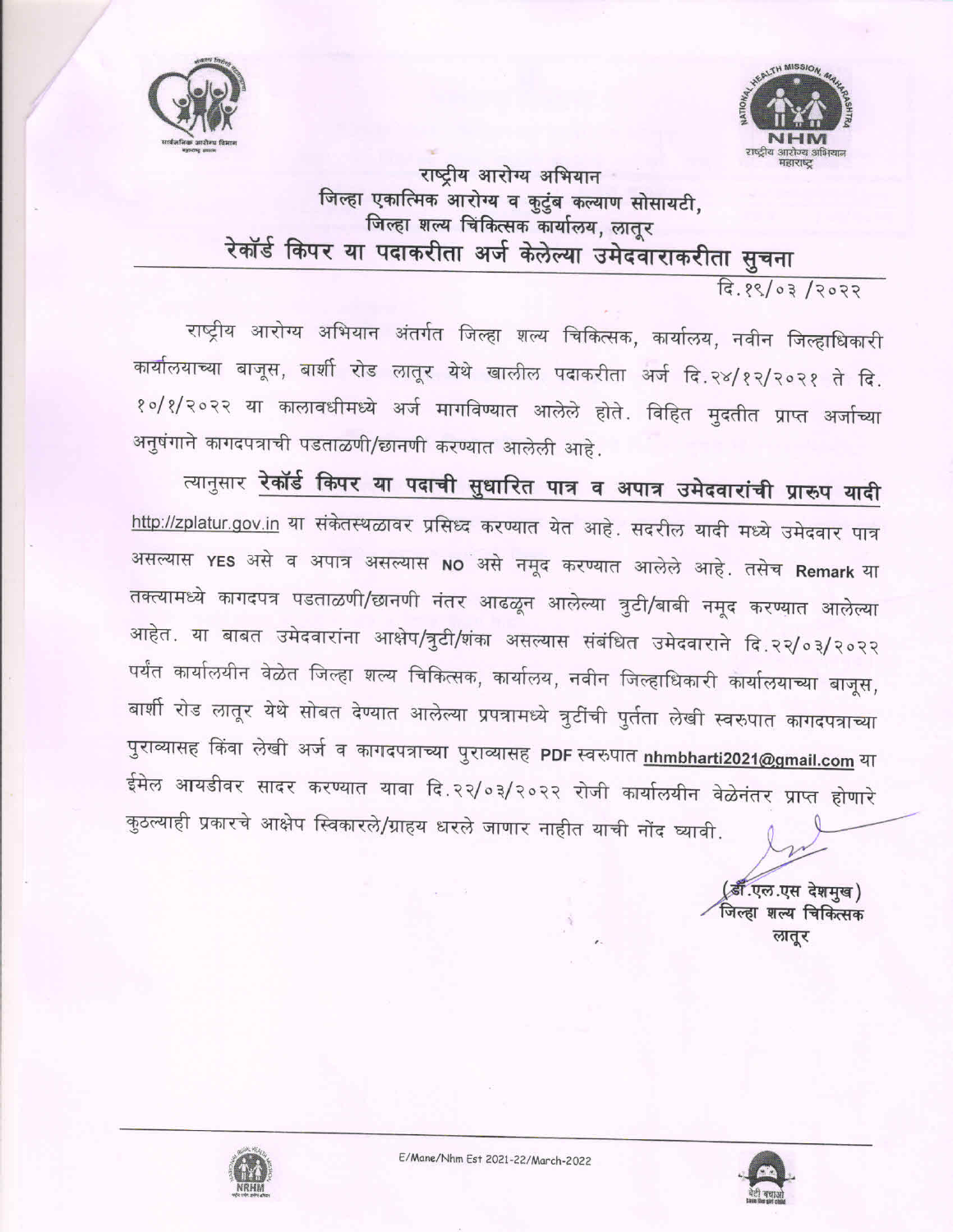

## National Health Mission, Civil Surgeon office Latur

Name of Post: - Record Keeper

Category:- Open-1

|                | Name of the                    | Male/           |                               |                              | <b>Applied</b> | Name of<br>Progra            | <b>Bank</b>                     |                 | Amou   | Date of      | <b>Ref. Date</b>  | $(DD-MM-$                     | <b>NHM</b><br>employ | <b>Degree</b> |                | <b>Educational</b><br><b>Qualification</b> (U.G.)<br><b>Final Year Mark</b> |                | Add.                                   | <b>Total</b>                                                                          |                       | Typin   Typin            | MS-        | <b>Eligib</b> |                                                                                   |
|----------------|--------------------------------|-----------------|-------------------------------|------------------------------|----------------|------------------------------|---------------------------------|-----------------|--------|--------------|-------------------|-------------------------------|----------------------|---------------|----------------|-----------------------------------------------------------------------------|----------------|----------------------------------------|---------------------------------------------------------------------------------------|-----------------------|--------------------------|------------|---------------|-----------------------------------------------------------------------------------|
| Sr. no.        | Candidate                      | Female          | Caste                         | Category                     | Categor<br>y   | mme<br><b>Applied</b><br>for | Name                            | D D No.         | nt Rs. | <b>Birth</b> | 10/01/2022        | YY)                           | ee<br>(Yes/No        | Name          | Total<br>Marks | Mark<br>Obtain                                                              | Percent<br>age | Qualific<br>ation                      | <b>Experience</b>                                                                     | $\mathbf{g}$<br>hi 30 | g<br>Marat Englis<br>h40 | <b>CIT</b> | le<br>Y/N     | <b>Remarks</b>                                                                    |
| $\overline{1}$ |                                | $6\overline{6}$ | $7\overline{ }$               | $\overline{8}$               | $\overline{9}$ | 10                           | 11                              | $\overline{12}$ | 13     | 14           | 15                | 16                            | 17                   | 18            | 19             | $\overline{20}$                                                             | 21             | $\overline{22}$                        | $\overline{23}$                                                                       | 24                    | 25                       | 26         | 27            | $\overline{28}$                                                                   |
| $\overline{1}$ | होळकर विद्या दत्तात्रय         | <b>FEMALE</b>   | DHANGAR                       | OPEN                         | OPEN           | <b>DMHP</b>                  | <b>BOM</b>                      | 677048          | 150    | 5-Apr-96     | $10$ -Jan-22      | 25 Y, 9 M, 5 D                | <b>NO</b>            | B.A           | 900            | 603                                                                         | 67.00          | B.Lib                                  | <b>NO</b>                                                                             | Yes                   | Yes                      | <b>YES</b> | <b>YES</b>    |                                                                                   |
| $\overline{2}$ | बडगे कृष्णा शिवाजी             | MALE            | <b>GONDHALI</b>               | EWS                          | OPEN           | <b>DMHP</b>                  | <b>BOM</b>                      | 379024          | 150    | 5-May-97     | $10$ -Jan-22      | 24 Y, 8 M, 5 D                | <b>NO</b>            | B.A           | 600            | 267                                                                         | 44.50          | <b>NO</b>                              | Gov.<br>Exaperience of<br>ATMA 4<br>Years, 4 Month,<br>15 days                        | Yes                   | Yes                      | <b>YES</b> | <b>YES</b>    |                                                                                   |
| $\overline{3}$ | अभंग अतिष कालीदास              | MALE            | <b>MARATHA</b>                | <b>MARATHA</b>               | OPEN           | <b>DMHP</b>                  | <b>BOM</b>                      | 677052          | 150    | 5-Dec-92     | $10$ -Jan-22      | 29 Y, 1 M, 5 D                | No                   | B.Sc          | 1200           | 1014                                                                        | 84.50          | no                                     | <b>NO</b>                                                                             | Yes                   | Yes                      | <b>YES</b> | <b>YES</b>    |                                                                                   |
| $\overline{4}$ | देशमुख साहेबमियॉ<br>युसुफमियाँ | MALE            |                               | SC                           | OPEN           | <b>DMHP</b>                  | SBI                             | 768150          | 150    | 21-Jun-88    | $10$ -Jan-22      | 33 Y, 6 M, 20<br>$\mathbf D$  | Yes                  | B.Com         | 600            | 388                                                                         | 64.67          | M.Com                                  | 6 years,7<br>months, 25<br>days                                                       | Yes                   | Yes                      | <b>YES</b> | <b>YES</b>    |                                                                                   |
| 5              | कारखानीस तेजस नरेंद्र          | MALE            | <b>CKP</b><br><b>BHARMHIN</b> | SC                           | OPEN           | <b>DMHP</b>                  | CANARA<br><b>BANK</b>           | 257996          | 150    | 30-Oct-89    | $10$ -Jan-22 $\,$ | 32 Y, 2 M, 11<br>$\mathbf D$  | No                   | B.A           | 600            | 309                                                                         | 51.50          | <b>NO</b>                              | <b>NO</b>                                                                             | Yes                   | Yes                      | <b>YES</b> | <b>YES</b>    |                                                                                   |
| 6              | कांबळे रवि दशरथ                | MALE            | <b>MANG</b>                   | SC                           | OPEN           | <b>DMHP</b>                  | CANARA<br><b>BANK</b>           | 947820          | 150    | 19-Dec-88    | $10$ -Jan-22 $\,$ | 33 Y, 0 M, 22<br>D            | No                   | B.C.A         | 1000           | 613                                                                         | 61.30          | <b>NO</b>                              | Gov. C.S.Office<br>Solapur Covid<br>19 5 months 11<br>days                            | Yes                   | Yes                      | <b>YES</b> | <b>YES</b>    |                                                                                   |
| $\overline{7}$ | श्रीमंगले मिनाक्षी<br>विश्वनाथ | <b>FEMALE</b>   | <b>NHAVI</b>                  | OBC                          | OPEN           | <b>DMHP</b>                  | <b>HDFC</b><br><b>BANK</b>      | 52674           | 150    | 1-May-84     | $10$ -Jan-22      | 37 Y, 8 M, 9 D                | No                   | B.A           | 900            | 506                                                                         | 56.22          | M.A                                    | <b>NO</b>                                                                             | Yes                   | Yes                      | YES        | <b>YES</b>    |                                                                                   |
| 8              | माने श्रीधर बलभीम              | MALE            | MARATHA                       | SC                           | OPEN           | <b>DMHP</b>                  | <b>HDFC</b><br><b>BANK</b>      | 52678           | 150    | 12-Jun-88    | $10$ -Jan-22      | 33 Y, 6 M, 29<br>$\mathbf{D}$ | No                   | B.Com         | 600            | 334                                                                         | 55.67          | <b>NO</b>                              | <b>NO</b>                                                                             | Yes                   | Yes                      | <b>YES</b> | <b>YES</b>    |                                                                                   |
| 9              | पवार हरिष उत्रेश्वर            | MALE            | <b>MARATHA</b>                | OPEN                         | OPEN           | <b>DMHP</b>                  | SBI                             | 885695          | 150    | 15-Dec-95    | $10-Jan-22$       | 26 Y, 0 M, 26<br>$\mathbf D$  | <b>NO</b>            | B.A           | 600            | 296                                                                         | 49.33          | Diploma in<br>Civil<br>Engineerin<br>g | <b>NO</b>                                                                             | Yes                   | Yes                      | YES        | YES           |                                                                                   |
| 10             | जाधव सूरज प्रकाश               | MALE            | EWS                           | EWS                          | OPEN           | <b>DMHP</b>                  | <b>BANK OF</b><br><b>BARODA</b> | 356563          | 150    | 5-Jul-94     | $10$ -Jan-22      | 27 Y, 6 M, 5 D                | <b>NO</b>            | Bsc           | 900            | 603                                                                         | 67.00          | No                                     | $Covid-19$ 1<br>year<br>25<br>Days & District<br><b>Statistics Office</b><br>1 Year 6 | Yes                   | Yes                      | <b>YES</b> | <b>YES</b>    |                                                                                   |
| 11             | जाधव सूजित रमेश                | MALE            | 96 KOLI                       | OPEN                         | OPEN           | <b>DMHP</b>                  | SBI                             | 728760          | 150    | 28-Jan-97    | $10$ -Jan-22      | 24 Y, 11 M, 13<br>$\mathbb D$ | <b>NO</b>            | <b>Bsc</b>    | 1400           | 1090                                                                        | 77.86          | <b>MCA</b>                             | (Covid-19) 1<br>Year <sub>8</sub><br>Months                                           | Yes                   | Yes                      | <b>YES</b> | <b>YES</b>    |                                                                                   |
| 12             | कांबळे निखिल माधव              | MALE            | <b>MANG</b>                   | $\operatorname{\textsf{SC}}$ | SC             | <b>DMHP</b>                  | <b>BOM</b>                      | 929523          | 100    | 7-Nov-99     | $10$ -Jan-22      | 22 Y, 2 M, 3 D                | <b>NO</b>            |               |                |                                                                             | #DIV/0!        | <b>NO</b>                              | PHC Sakol 2<br>year 2 Months<br>17 days                                               | <b>NO</b>             | <b>NO</b>                | YES        | <b>NO</b>     | DD Rs.100 Attached,<br>Applied category Not<br>Vacancy, Marksheet<br>not Attached |
| 13             | सदानंदे रामेश्वरी<br>काशिनाथ   | <b>FEMALE</b>   | KHATIK                        | SC                           | OPEN           | <b>DMHP</b>                  | SBI                             | 728775          | 150    | 2-Aug-98     | $10$ -Jan-22 $\,$ | 23 Y, 5 M, 8 D                | <b>NO</b>            | BA            | 1000           | 817                                                                         | 81.70          | M A                                    | <b>NO</b>                                                                             | Yes                   | Yes                      | <b>YES</b> | <b>YES</b>    |                                                                                   |
| 14             | काळे झूंबर चंद्रकांत           | <b>FEMALE</b>   |                               |                              | OPEN           | <b>DMHP</b>                  | SBI                             | 728798          | 150    | 1-Apr-80     | $10$ -Jan-22      | 41 Y, 9 M, 9 D                | <b>NO</b>            | B.Com         | 600            | 300                                                                         | 50.00          | M.Com                                  | <b>NO</b>                                                                             | Yes                   | Yes                      | YES        | <b>YES</b>    |                                                                                   |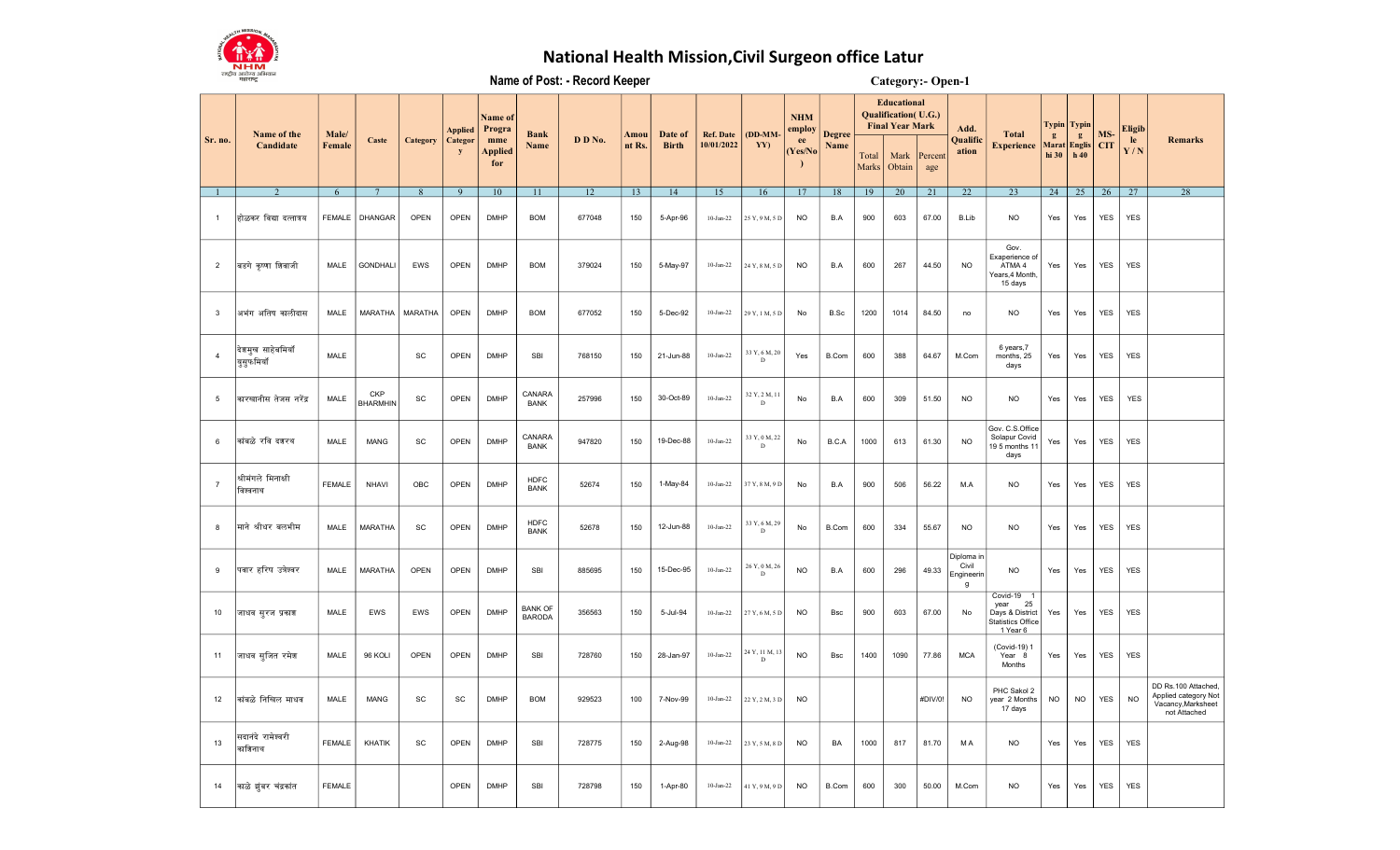|         | Name of the                 | Male/         |                 |             | Applied             | Name of<br>Progra            | <b>Bank</b>                               |         | Amou   | Date of      | <b>Ref. Date</b> | $(DD-MM-$                    | <b>NHM</b><br>employ       | <b>Degree</b> |                | <b>Educational</b><br>Qualification(U.G.)<br><b>Final Year Mark</b> |                | Add.              | <b>Total</b>                                                 | g          | Typin   Typin  <br>g | MS-        | <b>Eligib</b> |                                                                                                        |
|---------|-----------------------------|---------------|-----------------|-------------|---------------------|------------------------------|-------------------------------------------|---------|--------|--------------|------------------|------------------------------|----------------------------|---------------|----------------|---------------------------------------------------------------------|----------------|-------------------|--------------------------------------------------------------|------------|----------------------|------------|---------------|--------------------------------------------------------------------------------------------------------|
| Sr. no. | Candidate                   | Female        | Caste           | Category    | <b>Categor</b><br>y | mme<br><b>Applied</b><br>for | Name                                      | D D No. | nt Rs. | <b>Birth</b> | 10/01/2022       | YY)                          | ee<br>(Yes/No)             | Name          | Total<br>Marks | Mark<br>Obtain                                                      | Percent<br>age | Qualific<br>ation | <b>Experience</b>                                            | hi 30      | Marat Englis<br>h 40 | <b>CIT</b> | le<br>Y/N     | <b>Remarks</b>                                                                                         |
|         | 2                           | 6             | $7\overline{ }$ | 8           | -9                  | 10                           | 11                                        | 12      | 13     | 14           | 15               | 16                           | 17                         | 18            | 19             | 20                                                                  | 21             | 22                | 23                                                           | 24         | 25                   | 26         | 27            | 28                                                                                                     |
| 15      | बोखारे विठठल<br>माधवराव     | MALE          | <b>VARIK</b>    | OBC         | OPEN                | <b>DMHP</b>                  | <b>BOM</b>                                | 965055  | 150    | 16-May-95    | $10$ -Jan-22     | 26 Y, 7 M, 25<br>$\mathbf D$ | <b>NO</b>                  | B.Com         | 700            | 530                                                                 | 75.71          | M.Com             | Covid-19<br>year 1 Month<br>13 Days                          | Yes        | Yes                  | <b>YES</b> | <b>YES</b>    |                                                                                                        |
| 16      | वीर छोटेराम मोहन            | MALE          | <b>MAHAR</b>    | SC          | OPEN                | <b>DMHP</b>                  | SBI                                       | 901250  | 150    | 10-May-94    | $10$ -Jan-22     | 27 Y, 8 M, 0 D               | NO.                        | B.Sc          | 1200           | 795                                                                 | 66.25          | MMS(CM)           | <b>NO</b>                                                    | Yes        | Yes                  | <b>YES</b> | <b>YES</b>    |                                                                                                        |
| 17      | बेलूरे जागृती बस्वेश्वर     | <b>FEMALE</b> | LINGAYAT        | OPEN        | OPEN                | <b>DMHP</b>                  | <b>BOM</b>                                | 677061  | 150    | 1-Jun-94     | $10$ -Jan-22     | 27 Y, 7 M, 9 D               | <b>NO</b>                  | B.Com         | 700            | 522                                                                 | 74.57          | <b>NO</b>         | Covid-19 1 year<br>5 Months 27<br>Days                       | Yes        | Yes                  | <b>YES</b> | <b>YES</b>    |                                                                                                        |
| 18      | घंटे विश्वजीत ज्ञानोबा      | MALE          | KOLI            | <b>SBC</b>  | OPEN                | <b>DMHP</b>                  | <b>BOM</b>                                | 669102  | 150    | 6-Dec-96     | $10$ -Jan-22     | 25 Y, 1 M, 4 D               | <b>NHM</b><br>COVID-<br>19 | B.Com         | 700            | 445                                                                 | 63.57          | M.Com             | Covid-19 as a<br>Ward boy 1<br>Month 20 days                 | Yes        | Yes                  | <b>YES</b> | <b>YES</b>    |                                                                                                        |
| 19      | गायकवाडे पूजा विजय          | <b>FEMALE</b> | <b>MARATHA</b>  | OPEN        | OPEN                | <b>DMHP</b>                  | SBI                                       | 728811  | 150    | 2-Nov-92     | $10$ -Jan-22     | 29 Y, 2 M, 8 D               | <b>NHM</b><br>COVID-<br>19 | B,Sc          | 1200           | 779                                                                 | 64.92          | MSc               | Covid-19 as as<br>DEO 4 Month<br>15 days                     | Yes        | Yes                  | <b>YES</b> | <b>YES</b>    |                                                                                                        |
| 20      | सोनटक्के रामेश्वर<br>तानाजी | MALE          | Dhangar         | OPEN        | OPEN                | <b>DMHP</b>                  | SBI                                       | 592037  | 150    | 19-Feb-86    | $10-Jan-22$      | 35 Y, 10 M, 22<br>D          | NHM as<br>a BCM            | B.Com         | 700            | 505                                                                 | 72.14          | M.Com             | BCM-<br>4Y,8M,29D DO-<br>1Y,4Days                            | Yes        | Yes                  | <b>YES</b> | YES           | no letter head and Out<br>ward number on DO<br>Exp. Certificate                                        |
| 21      | मोरे प्रल्हाद अच्युत        | MALE          | <b>MARATHA</b>  | OPEN        | OPEN                | <b>DMHP</b>                  | <b>BOM</b>                                | 683977  | 150    | 7-Sep-94     | $10$ -Jan-22     | 27 Y, 4 M, 3 D               | NO.                        | B.SC          | 1200           | 709                                                                 | 59.08          | M.SC              | COVID-1<br>MONTH 11<br>DAY                                   | <b>YES</b> | <b>YES</b>           | <b>YES</b> | <b>YES</b>    |                                                                                                        |
| 22      | भालेराव पवन बालाजी          | MALE          | <b>MAHAR</b>    | SC          | SC                  | <b>DMHP</b>                  | SBI                                       | 516739  | 100    | 5-Feb-89     | $10-Jan-22$      | 32 Y, 11 M, 5<br>D           | <b>NO</b>                  | BA            |                |                                                                     | #DIV/0!        | <b>NO</b>         | <b>NO</b>                                                    | <b>YES</b> | YES                  | <b>YES</b> | <b>NO</b>     | DD Rs.100 Attached,<br>Applied category Not<br>Vacancy, Final Year<br>Marksheet not Clear<br>Xrox Copy |
| 23      | राठोड दामोदर भानूदास        | MALE          | LAMANI          | <b>VJNT</b> | OPEN                | <b>DMHP</b>                  | SBI                                       | 831131  | 150    | 10-Jun-88    | $10$ -Jan-22     | 33 Y, 7 M, 0 D               | <b>NO</b>                  | BA            | 600            | 298                                                                 | 49.67          | MA                | Covid-192<br>Months 21<br>Days                               | Yes        | Yes                  | <b>YES</b> | YES           |                                                                                                        |
| 24      | धिरे निलेश शाहराव           | MALE          | <b>MAHAR</b>    | SC          | <b>OPEN</b>         | <b>DMHP</b>                  | <b>BOI</b>                                | 51      | 150    | 30-Jul-91    | $10$ -Jan-22     | 30 Y, 5 M, 11<br>D           | <b>NO</b>                  | B.sc          | 1000           | 736                                                                 | 73.60          | <b>NO</b>         | <b>NO</b>                                                    | Yes        | Yes                  | <b>YES</b> | <b>YES</b>    |                                                                                                        |
| 25      | मोगले दिगांबर सखाराम        | MALE          | <b>MANG</b>     | SC          | OPEN                | <b>DMHP</b>                  | <b>SBI</b>                                | 20915   | 150    | 19-Jun-94    | $10$ -Jan-22     | 27 Y, 6 M, 22<br>D           | yes                        | B.Com         | 700            | 563                                                                 | 80.43          | M.Com             | 1 YEAR 20<br>DAYS                                            | <b>NO</b>  | <b>NO</b>            | <b>YES</b> | <b>NO</b>     | Marathi & English<br><b>TYPING</b><br>CERTIFICATE Not<br><b>ATTACHED</b>                               |
| 26      | मोमीन इसराईल इस्माईल        | MALE          | <b>MUSLIM</b>   | OPEN        | OPEN                | <b>DMHP</b>                  | SBI                                       | 565462  | 150    | 24-Jun-95    | $10$ -Jan-22     | 26 Y, 6 M, 17<br>D           | <b>NO</b>                  | B.Com         | 700            | 584                                                                 | 83.43          | M.Com             | COVID-19<br>11 MONTHS                                        | Yes        | Yes                  | YES        | YES           |                                                                                                        |
| 27      | मोरे अर्जुन रंगनाथ          | MALE          |                 | SC          | OPEN                | <b>DMHP</b>                  | <b>BANK OF</b><br><b>BARODA</b>           | 102496  | 150    | 2-Feb-90     | $10$ -Jan-22     | 31 Y, 11 M, 8<br>D           | <b>NO</b>                  | BBA           |                |                                                                     | #DIV/0!        | MA                | COVID-19<br>1 MONTH<br>5 DAYS                                | Yes        | Yes                  | YES        | No            | Only Six Semester<br>Marksheet Attach Fifth<br>Semester MarkSheet<br>Not Attached                      |
| 28      | भंडारे महादेव भारत          | MALE          |                 | OPEN        | OPEN                | <b>DMHP</b>                  | <b>INDIAN</b><br><b>OVERSEA</b><br>S BANK | 696798  | 150    | 26-Oct-90    | $10$ -Jan-22     | 31 Y, 2 M, 15<br>D           | <b>NO</b>                  | BA            | 600            | 369                                                                 | 61.50          | МA                | $ZP$ &<br>PANCHAYAT<br>SAMITEE 5<br>YEARS 8<br><b>MONTHS</b> | Yes        | Yes                  | <b>YES</b> | <b>YES</b>    |                                                                                                        |
| 29      | जोशी मकरंद अनंतराव          | MALE          | <b>BRAHMIN</b>  | OPEN        | OPEN                | <b>DMHP</b>                  | SBI                                       | 415564  | 150    | 3-Apr-85     | $10$ -Jan-22     | 36 Y, 9 M, 7 D               | NO.                        | BA            |                |                                                                     | #DIV/0!        | <b>NO</b>         | <b>NO</b>                                                    | Yes        | Yes                  | YES        | <b>NO</b>     | <b>BA Final Year</b><br>MARKS SHEET NOT<br><b>ATTACHED</b>                                             |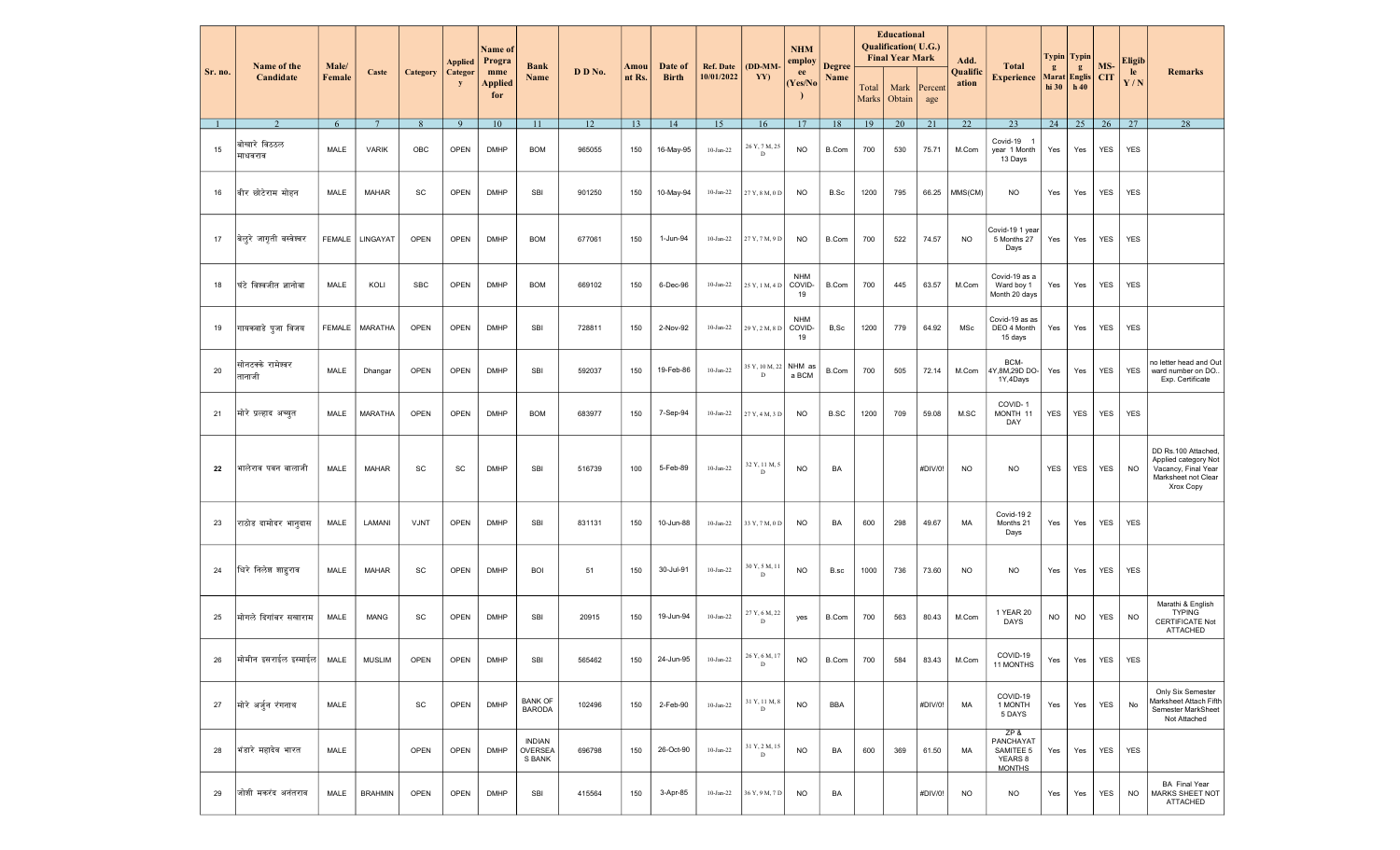|         | Name of the                       | Male/         |                         |           | Applied      | Name of<br>Progra     | <b>Bank</b>      |         | Amou   | Date of      | <b>Ref. Date</b> | $(DD-MM)$                     | <b>NHM</b><br>employ | <b>Degree</b> |                | <b>Educational</b><br>Qualification(U.G.)<br><b>Final Year Mark</b> |                | Add.              | <b>Total</b>                                               |     | Typin   Typin                     | MS-        | <b>Eligib</b> |                                                         |
|---------|-----------------------------------|---------------|-------------------------|-----------|--------------|-----------------------|------------------|---------|--------|--------------|------------------|-------------------------------|----------------------|---------------|----------------|---------------------------------------------------------------------|----------------|-------------------|------------------------------------------------------------|-----|-----------------------------------|------------|---------------|---------------------------------------------------------|
| Sr. no. | Candidate                         | Female        | Caste                   | Category  | Categor<br>y | mme<br>Applied<br>for | <b>Name</b>      | D D No. | nt Rs. | <b>Birth</b> | 10/01/2022       | YY)                           | ee<br> Yes/No        | Name          | Total<br>Marks | Mark<br>Obtain                                                      | Percent<br>age | Qualific<br>ation | <b>Experience</b>                                          | g   | g<br>Marat Englis<br>hi 30   h 40 | <b>CIT</b> | le<br>Y/N     | <b>Remarks</b>                                          |
| -1      | 2                                 | 6             | 7                       | 8         | 9            | 10                    | 11               | 12      | 13     | 14           | 15               | 16                            | 17                   | 18            | 19             | 20                                                                  | 21             | 22                | 23                                                         | 24  | 25                                | 26         | 27            | $\overline{28}$                                         |
| 30      | गूरले योगेश पांडूरंग              | MALE          | <b>MANNERW</b><br>ARALU | <b>ST</b> | OPEN         | <b>DMHP</b>           | <b>BOI</b>       | 39      | 150    | 17-May-00    | $10$ -Jan-22     | 21 Y, 7 M, 24<br>$\mathbf D$  | <b>NO</b>            | BA            | 600            | 442                                                                 | 73.67          | <b>NO</b>         | <b>NO</b>                                                  | Yes | Yes                               | YES        | YES           |                                                         |
| 31      | पिंढारकर पंकज राम                 | MALE          |                         |           | OPEN         | <b>DMHP</b>           | SBI              | 206359  | 150    | 11-Jun-92    | $10$ -Jan-22     | 29 Y, 6 M, 30<br>D            | <b>NO</b>            | B.Sc          | 900            | 578                                                                 | 64.22          | <b>NO</b>         | <b>NO</b>                                                  | Yes | <b>NO</b>                         | <b>YES</b> | <b>NO</b>     | TYPING ENGLISH 40<br>CERTIFICATE NOT<br><b>ATTACHED</b> |
| 32      | डफळे नितीन बाळासाहेब              | MALE          | <b>DHANGAR</b>          | NT-C      | OPEN         | <b>DMHP</b>           | SBI              | 592038  | 150    | 5-Dec-92     | $10$ -Jan-22     | 29 Y, 1 M, 5 D                | <b>NO</b>            | <b>BCA</b>    | 600            | 405                                                                 | 67.50          | <b>NO</b>         | <b>NO</b>                                                  | Yes | Yes                               | <b>YES</b> | <b>YES</b>    |                                                         |
| 33      | मोतीपवळे रोहित राम                | MALE          | LINGAYAT                | OPEN      | OPEN         | <b>DMHP</b>           | SBI              | 413370  | 150    | 2-Sep-96     | $10$ -Jan-22     | 25 Y, 4 M, 8 D                | <b>NO</b>            | BA            | 600            | 339                                                                 | 56.50          | <b>NO</b>         | COVID-19 1<br>years 4 month<br>24 days                     | Yes | Yes                               | <b>YES</b> | YES           |                                                         |
| 34      | सिंदगीकर श्रीकांत<br>निशिकांत     | MALE          | SONAR                   | OBC       | OPEN         | <b>DMHP</b>           | SBI              | 323434  | 150    | 26-Feb-85    | $10$ -Jan-22     | 36 Y, 10 M, 15<br>$\mathbf D$ | <b>NO</b>            | B.Sc          | 1100           | 586                                                                 | 53.27          | <b>NO</b>         | <b>NO</b>                                                  | Yes | Yes                               | <b>YES</b> | YES           |                                                         |
| 35      | शेळके गणेश गुणवंतराव              | MALE          | <b>MARATHA</b>          | OPEN      | OPEN         | <b>DMHP</b>           | <b>BOM</b>       | 677075  | 150    | 10-Jun-89    | $10$ -Jan-22     | 32 Y, 7 M, 0 D                | <b>NO</b>            | BA            | 600            | 357                                                                 | 59.50          | MA                | <b>NO</b>                                                  | Yes | Yes                               | <b>YES</b> | <b>YES</b>    |                                                         |
| 36      | जवळगे अंकूश शाहराज                | MALE          |                         |           | OPEN         | <b>DMHP</b>           | <b>BOM</b>       | 589252  | 150    | 9-Aug-88     | $10$ -Jan-22     | 33 Y, 5 M, 1 D                | <b>NO</b>            | BA            | 800            | 481                                                                 | 60.13          | <b>NO</b>         | <b>NO</b>                                                  | Yes | Yes                               | <b>YES</b> | <b>YES</b>    |                                                         |
| 37      | दिंडगूले नागनाथ लक्ष्मण           | MALE          | VADAR                   | VJ        | OPEN         | <b>DMHP</b>           | SBI              | 536389  | 150    | 14-Jan-93    | $10$ -Jan-22     | 28 Y, 11 M, 27<br>D           | <b>NO</b>            | B.Com         | 700            | 459                                                                 | 65.57          | M.Com             | COVID-19<br>11 MONTHS 6<br>DAYS                            | Yes | Yes                               | <b>YES</b> | <b>YES</b>    |                                                         |
| 38      | धोंड वैभव रमेशराव                 | MALE          | VANJARI                 | NT-D      | OPEN         | <b>DMHP</b>           | SBI              | 336346  | 150    | 17-Apr-95    | $10$ -Jan-22     | 26 Y, 8 M, 24<br>D            | <b>NO</b>            | BA            | 900            | 585                                                                 | 65.00          | D.Pham            | COVID-19<br>4 MONTHS 11<br>DAYS                            | Yes | Yes                               | <b>YES</b> | YES           |                                                         |
| 39      | शिरसोदे पल्लवी सूभाष              | <b>FEMALE</b> | <b>KUNBI</b>            | OBC       | OPEN         | <b>DMHP</b>           | SBI              | 419828  | 150    | 11-Sep-86    | $10$ -Jan-22     | 35 Y, 3 M, 30<br>D            | <b>NO</b>            | B.Com         | 600            | 394                                                                 | 65.67          | <b>NO</b>         | <b>NO</b>                                                  | Yes | Yes                               | <b>YES</b> | <b>YES</b>    |                                                         |
| 40      | आलापुरे किरण बालाजी               | MALE          | YALLAM                  | OBC       | OPEN         | <b>DMHP</b>           | <b>BOM</b>       | 82312   | 150    | 12-Jun-95    | $10$ -Jan-22     | 26 Y, 6 M, 29<br>D            | <b>NO</b>            | BA            | 600            | 307                                                                 | 51.17          | <b>NO</b>         | COVID-19<br>05 MONTHS 23<br>DAYS                           | Yes | Yes                               | <b>YES</b> | <b>YES</b>    |                                                         |
| 41      | सय्यद इस्माईल सय्यद<br>बसिर अहेमद | MALE          | <b>MUSLIM</b>           |           | OPEN         | <b>DMHP</b>           | <b>AXIS BANK</b> | 31327   | 150    | 14-Aug-94    | $10$ -Jan-22     | 27 Y, 4 M, 27<br>D            | <b>NO</b>            | B.Sc          | 1200           | 875                                                                 | 72.92          | M.Sc              | <b>NO</b>                                                  | Yes | Yes                               | <b>YES</b> | <b>YES</b>    |                                                         |
| 42      | पटेल शफियोददीन<br>इसामोदिदन       | MALE          | <b>MUSLIM</b>           | OBC       | OPEN         | <b>DMHP</b>           | <b>BOM</b>       | 62141   | 150    | 30-May-85    | $10$ -Jan-22     | 36 Y, 7 M, 11<br>$\mathbf D$  | <b>NO</b>            | B.A           | 900            | 431                                                                 | 47.89          | M.Sc              | Gov.<br>Exaperience<br>1 Years<br>(Computer<br>Programmer) | Yes | Yes                               | YES        | YES           |                                                         |
| 43      | साबळे नवनाथ बन्सी                 | MALE          | Maratha                 |           | OPEN         | <b>DMHP</b>           | <b>BOI</b>       | 336     | 150    | 7-Jan-94     | $10$ -Jan-22     | 28 Y, 0 M, 3 D                | <b>NO</b>            | B.A           | 900            | 647                                                                 | 71.89          | M.A               | <b>NO</b>                                                  | Yes | Yes                               | NO.        | <b>NO</b>     | MSCIT Certificate not<br>Attached                       |
| 44      | सूरवसे राहुल ज्ञानोबा             | MALE          | maratha                 | OPEN      | OPEN         | <b>DMHP</b>           | SBI              | 323438  | 150    | 25-Dec-91    | $10$ -Jan-22     | 30 Y, 0 M, 16<br>D            | <b>NO</b>            | B.A           | 600            | 341                                                                 | 56.83          | <b>NO</b>         | <b>NO</b>                                                  | Yes | Yes                               | YES        | YES           |                                                         |
| 45      | कापसे ज्ञानेश्वर सुखदेव           | MALE          | maratha                 | OPEN      | OPEN         | <b>DMHP</b>           | SBI              | 665742  | 150    | 15-Jan-94    | $10$ Jan-22 $\,$ | 27 Y, 11 M, 26<br>D           | <b>NO</b>            | B.Com         | 700            | 575                                                                 | 82.14          | M.Com             | COVID-19 4<br>month 11 days                                | Yes | Yes                               | YES        | YES           |                                                         |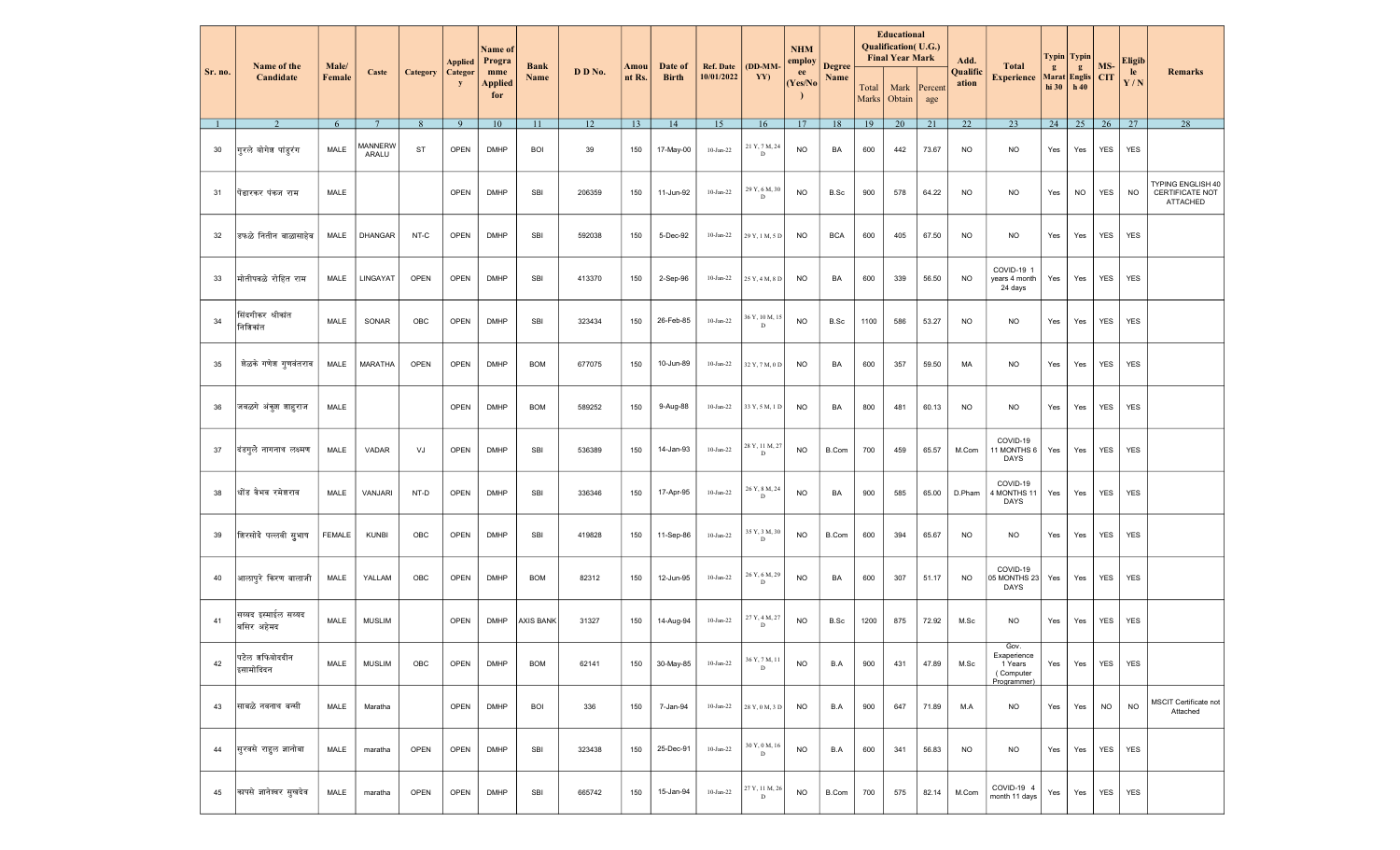|         | Name of the                  | Male/         |                          |             | Applied                 | Name of<br>Progra     | <b>Bank</b>                |         | Amou   | Date of      | <b>Ref. Date</b> | $(DD-MM)$               | <b>NHM</b><br>employ | <b>Degree</b> |                | <b>Educational</b><br><b>Qualification</b> (U.G.)<br><b>Final Year Mark</b> |                | Add.              | <b>Total</b>                                       | g         | Typin   Typin<br>g    | MS-        | <b>Eligib</b>       |                                                                                                                   |
|---------|------------------------------|---------------|--------------------------|-------------|-------------------------|-----------------------|----------------------------|---------|--------|--------------|------------------|-------------------------|----------------------|---------------|----------------|-----------------------------------------------------------------------------|----------------|-------------------|----------------------------------------------------|-----------|-----------------------|------------|---------------------|-------------------------------------------------------------------------------------------------------------------|
| Sr. no. | Candidate                    | Female        | Caste                    | Category    | Categor<br>$\mathbf{y}$ | mme<br>Applied<br>for | Name                       | D D No. | nt Rs. | <b>Birth</b> | 10/01/2022       | YY)                     | ee<br>(Yes/No)       | Name          | Total<br>Marks | Mark<br>Obtain                                                              | Percent<br>age | Qualific<br>ation | <b>Experience</b>                                  | hi 30     | Marat   Englis<br>h40 | <b>CIT</b> | $\mathbf{e}$<br>Y/N | <b>Remarks</b>                                                                                                    |
|         |                              | 6             | 7                        | 8           | 9                       | 10 <sup>°</sup>       | 11                         | 12      | 13     | 14           | 15               | 16                      | 17                   | 18            | 19             | 20                                                                          | 21             | 22                | 23                                                 | 24        | 25                    | 26         | 27                  | 28                                                                                                                |
| 46      | काळे महेश संदिपान            | MALE          | <b>GONDHALI</b>          | <b>VJNT</b> | OPEN                    | <b>DMHP</b>           | SBI                        | 754342  | 150    | 28-Nov-94    | $10$ -Jan-22     | 27 Y, 1 M, 13<br>$\,$ D | <b>NO</b>            | B.A           |                |                                                                             | #DIV/0!        | <b>NO</b>         | <b>NO</b>                                          | Yes       | Yes                   | YES        | No                  | Final Year Marksheet<br>not attached.                                                                             |
| 47      | पठाण शहेबाजखॉ<br>रहेमानखॉ    | MALE          | $\overline{\phantom{a}}$ | SC          | OPEN                    | <b>DMHP</b>           | SBI                        | 356928  | 150    | 10-Jan-97    | $10$ -Jan-22     | 25 Y, 0 M, 0 D          | Yes                  | B.A           | 900            | 678                                                                         | 75.33          | M.A               | 7 moths, 9 days                                    | Yes       | Yes                   | <b>YES</b> | <b>YES</b>          |                                                                                                                   |
| 48      | जाधव रामदास<br> तुळशीराम     | MALE          | $\overline{\phantom{a}}$ | Open        | Open                    | <b>DMHP</b>           | <b>AXIS BANK</b>           | 562615  | 150    | 6-Jul-96     | $10$ -Jan-22     | 25 Y, 6 M, 4 D          | yes                  | B.A           | 600            | 327                                                                         | 54.50          | No                | 1 year, 3<br>Months, 8 days.                       | Yes       | Yes                   | Yes        | Yes                 |                                                                                                                   |
| 49      | हिप्पळगे भिमराव<br>झंकरराव   | MALE          | Hindui                   | Lingayat    | Open                    | <b>DMHP</b>           | <b>BOM</b>                 | 15463   | 150    | 14-Dec-97    | $10$ -Jan-22     | 24 Y, 0 M, 27<br>$\,$ D | No                   | B.Sc          | $\mathbf 0$    | 0                                                                           | #DIV/0!        | No                | No                                                 | <b>NO</b> | Yes                   | <b>NO</b>  | <b>NO</b>           | No Final Year<br>Marksheet Attached.<br>No MS-CIT Certificate<br>& Marathi Typing<br>Certificate Not<br>Attached. |
| 50      | त्रिमले रामेश्वर बळीराम      | MALE          | <b>DHOBI</b>             | OPEN        | OPEN                    | <b>DMHP</b>           | <b>BOM</b>                 | 669151  | 150    | 27-Mar-93    | $10$ -Jan-22     | 28 Y, 9 M, 14<br>D      | No                   | B.A           | 600            | 286                                                                         | 47.67          | No                | 1 year, $2$<br>Months, 11<br>days<br>Covid-19      | Yes       | Yes                   | Yes        | Yes                 |                                                                                                                   |
| 51      | घोडके मनिषा वसंत             | FEMALE        | DHANGAR                  | EWS         | OPEN                    | <b>DMHP</b>           | BOI                        | 339     | 150    | 29-Jun-88    | $10-Jan-22$      | 33 Y, 6 M, 12<br>D      | Yes                  | B. Com        | 700            | 545                                                                         | 77.86          | M Com             | year, 8 Month,<br>1 day<br>Post Block<br>Ficelater | Yes       | Yes                   | Yes        | Yes                 |                                                                                                                   |
| 52      | रिजवान हरिस मोहम्मद<br>यासीन | MALE          | <b>MUSLIM</b>            | Open        | OPEN                    | <b>DMHP</b>           | SBI                        | 234711  | 150    | 20-Jul-91    | $10$ -Jan-22     | 30 Y, 5 M, 21<br>$\,$ D | No                   | B.A           | 600            | 378                                                                         | 63.00          | M.A               | No                                                 | Yes       | Yes                   | Yes        | Yes                 |                                                                                                                   |
| 53      | शर्मामिथिलेश<br>भवरलालजी     | MALE          | <b>MARWADI</b>           | Open        | OPEN                    | <b>DMHP</b>           | <b>BOI</b>                 | 40      | 150    | 11-Nov-87    | 10-Jan-22        | 34 Y, 1 M, 30<br>$\,$ D | No                   | B. Com        | 600            | 424                                                                         | 70.67          | No                | 7 Month                                            | Yes       | Yes                   | Yes        | Yes                 |                                                                                                                   |
| 54      | सोमवंशी ज्ञानेश्वर<br>बालाजी | MALE          | <b>MARATHA</b>           | Open        | OPEN                    | <b>DMHP</b>           | SBI                        | 793997  | 150    | 10-May-93    | $10$ -Jan-22     | 28 Y, 8 M, 0 D          | No                   | B.A           | 900            | 565                                                                         | 62.78          | No                | 1 year, 2<br>Months, 15<br>Days                    | Yes       | Yes                   | Yes        | Yes                 |                                                                                                                   |
| 55      | लामतूरे प्रिया सतिश          | <b>FEMALE</b> | MAHAR                    | SC          | <b>OPEN</b>             | <b>DMHP</b>           | <b>BOM</b>                 | 677077  | 150    | 20-Jul-95    | $10$ -Jan-22     | 26 Y, 5 M, 21<br>D      | No                   | B.Sc          | 900            | 742                                                                         | 82.44          | M. Sc             | No                                                 | Yes       | Yes                   | Yes        | Yes                 |                                                                                                                   |
| 56      | इंगळे विनोद पांडरंग          | MALE          | <b>MAHAR</b>             | SC          | OPEN                    | <b>DMHP</b>           | SBI                        | 728845  | 150    | 10-Jan-95    | $10$ -Jan-22     | 27 Y, 0 M, 0 D          | No                   | B.A           | 600            | 384                                                                         | 64.00          | No                | No                                                 | Yes       | Yes                   | Yes        | Yes                 |                                                                                                                   |
| 57      | शाहीर नवनाथ सूर्यभान         | MALE          | MANG                     | OPEN        | OPEN                    | <b>DMHP</b>           | SBI                        | 672029  | 150    | 5-Jun-88     | $10$ -Jan-22     | 33 Y, 7 M, 5 D          | No                   | B.A           | 900            | 475                                                                         | 52.78          | <b>MSW</b>        | 7 years, 4<br>Months, 16<br>days                   | Yes       | Yes                   | Yes        |                     | समुह सघटक व प्रभाग<br>Yes सिमन्वयक या पदाच<br>अनुभव                                                               |
| 58      | शेख यासीन मन्सूर             | MALE          | <b>MUSLIM</b>            | Open        | OPEN                    | <b>DMHP</b>           | <b>BOI</b>                 | 264     | 150    | 8-Nov-90     | $10$ -Jan-22     | 31 Y, 2 M, 2 D          | No                   | B.A           | 900            | 621                                                                         | 69.00          | M.A               | 3 Month, 22<br>days                                | Yes       | Yes                   | Yes        | Yes                 |                                                                                                                   |
| 59      | पवार श्रीकृष्ण विश्वांभर     | MALE          | MARATHA                  | EWS         | OPEN                    | <b>DMHP</b>           | PANJAB<br>NATIONAL<br>BANK | 182366  | 150    | 24-Oct-95    | $10$ -Jan-22     | 26 Y, 2 M, 17<br>D      | No                   | B.com         | 700            | 471                                                                         | 67.29          | M. Com            | 10 Months, 28<br>days                              | No        | No                    | Yes        | No                  | Typing English-40 &<br>Marathi-30 Not<br>Attached.                                                                |
| 60      | फिस्के प्रिती मधुकर          | FEMALE        | $\overline{\phantom{a}}$ | OPEN        | Open                    | <b>DMHP</b>           | SBI                        | 831163  | 150    | 5-Nov-89     | $10$ -Jan-22     | 32 Y, 2 M, 5 D          | No                   | B.A           | 800            | 535                                                                         | 66.88          | No                | No                                                 | Yes       | Yes                   | Yes        | Yes                 |                                                                                                                   |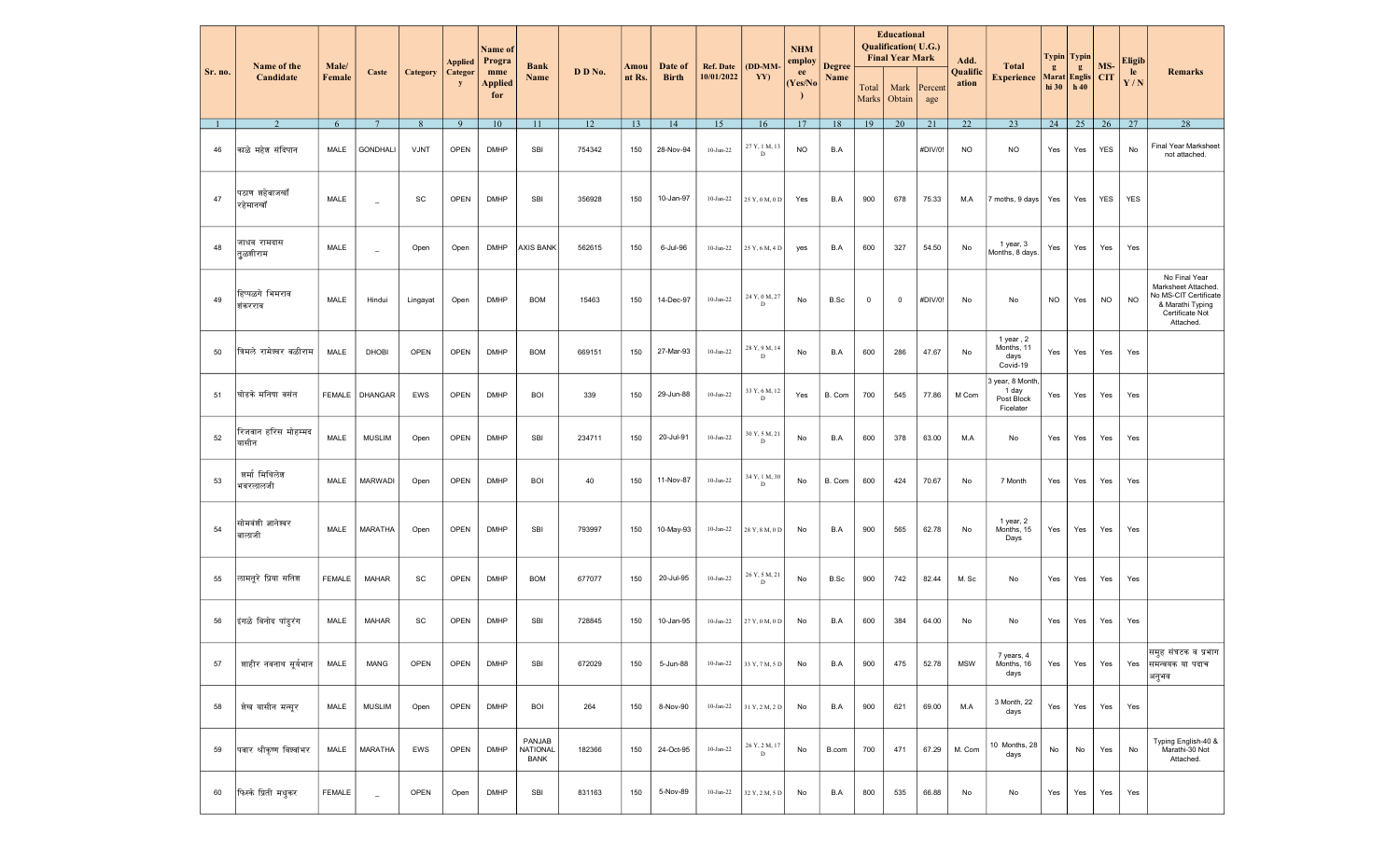|         | Name of the                 | Male/         |                         |          | Applied      | Name of<br>Progra            | <b>Bank</b>                     |         | Amou   | Date of      | <b>Ref. Date</b>  | $(DD-MM)$               | <b>NHM</b><br>employ | <b>Degree</b> |                | <b>Educational</b><br><b>Qualification</b> (U.G.)<br><b>Final Year Mark</b> |                | Add.              | <b>Total</b>                            | g     | Typin   Typin<br>g   | MS-        | Eligib    |                                                                                         |
|---------|-----------------------------|---------------|-------------------------|----------|--------------|------------------------------|---------------------------------|---------|--------|--------------|-------------------|-------------------------|----------------------|---------------|----------------|-----------------------------------------------------------------------------|----------------|-------------------|-----------------------------------------|-------|----------------------|------------|-----------|-----------------------------------------------------------------------------------------|
| Sr. no. | Candidate                   | Female        | Caste                   | Category | Categor<br>y | mme<br><b>Applied</b><br>for | <b>Name</b>                     | D D No. | nt Rs. | <b>Birth</b> | 10/01/2022        | YY)                     | ee<br>(Yes/No)       | Name          | Total<br>Marks | Mark<br>Obtain                                                              | Percent<br>age | Qualific<br>ation | <b>Experience</b>                       | hi 30 | Marat Englis<br>h 40 | <b>CIT</b> | le<br>Y/N | <b>Remarks</b>                                                                          |
| -1      | $\mathcal{D}$               | 6             | 7                       | 8        | 9            | 10                           | 11                              | 12      | 13     | 14           | 15                | 16                      | 17                   | 18            | 19             | 20                                                                          | 21             | 22                | 23                                      | 24    | 25                   | 26         | 27        | 28                                                                                      |
| 61      | मूंढे मनोज वाल्मीक          | MALE          | Wanjari                 | NT-D     | Open         | <b>DMHP</b>                  | <b>BOM</b>                      | 669149  | 150    | 11-Jun-87    | $10$ -Jan-22      | 34 Y, 6 M, 30<br>$\,$ D | No                   | B.A           | $\mathbf 0$    | $\mathbf 0$                                                                 | #DIV/0!        | No                | No                                      | Yes   | Yes                  | Yes        | <b>NO</b> | B.A , marksheet not<br>Visible.                                                         |
| 62      | धिंडोळे लहु व्यंकटराव       | MALE          | <b>DHANGAR</b>          | NT-C     | OPEN         | <b>DMHP</b>                  | <b>BANK OF</b><br><b>BARODA</b> | 639193  | 150    | 6-Mar-91     | 10-Jan-22         | 30 Y, 10 M, 4<br>D      | No                   | <b>BCA</b>    | 1000           | 666                                                                         | 66.60          | <b>MCA</b>        | 1 year, 12 days                         | Yes   | Yes                  | No         | <b>NO</b> | MSCIT Certificate not<br>Attached                                                       |
| 63      | कसबे अजय रमेश               | MALE          | <b>MAHAR</b>            | SC       | OPEN         | <b>DMHP</b>                  | <b>HDFC</b><br><b>BANK</b>      | 11669   | 150    | 5-Nov-92     | $10$ -Jan-22      | 29 Y, 2 M, 5 D          | Yes                  | B Sc          | 1000           | 611                                                                         | 61.10          | No                | 11 Months, 26<br>days                   | Yes   | Yes                  | Yes        | Yes       |                                                                                         |
| 64      | हाके सागर सतिष              | MALE          | <b>HATKAR</b>           | NT-C     | <b>OPEN</b>  | <b>DMHP</b>                  | <b>BOI</b>                      | 348     | 150    | 11-Dec-97    | 10-Jan-22         | 24 Y, 0 M, 30<br>D      | No                   | B. Com        | 1150           | 803                                                                         | 69.83          | <b>NO</b>         | No                                      | Yes   | <b>NO</b>            | Yes        | <b>NO</b> | English-40 Typing Not<br>Attached.                                                      |
| 65      | ∣मूनिबा बाबूबेग मोगल        | <b>FEMALE</b> | <b>MUSLIM</b>           | Open     | OPEN         | <b>DMHP</b>                  | <b>SBI</b>                      | 312997  | 150    | 4-Apr-97     | $10$ -Jan-22 $\,$ | 24 Y, 9 M, 6 D          | No                   | B.A           | 900            | 715                                                                         | 79.44          | M.A               | year, 4 Month,<br>28 days.              | Yes   | Yes                  | Yes        | Yes       |                                                                                         |
| 66      | पेदापल्ली महेश मोहन         | MALE          | <b>BHOI</b>             | NT-B     | OPEN         | <b>DMHP</b>                  | SBI                             | 312876  | 150    | 25-Feb-85    | 10-Jan-22         | 36 Y, 10 M, 16<br>D     | No                   | B.A           | 900            | 545                                                                         | 60.56          | <b>MSW</b>        | 2 years, 4<br>Months, 15<br>days<br>DEO | Yes   | Yes                  | Yes        | Yes       |                                                                                         |
| 67      | दिवरे ममता सुभाषराव         | FEMALE        | Matatha                 | EWS      | OPEN         | <b>DMHP</b>                  | <b>UNION</b><br><b>BANK</b>     | 889819  | 150    | 20-Dec-97    | $10$ -Jan-22      | 24 Y, 0 M, 21<br>D      | No                   | B.Com         | 700            | 590                                                                         | 84.29          | M.Com             | No                                      | Yes   | Yes                  | Yes        | Yes       |                                                                                         |
| 68      | जाधव बालासाहेब आलु          | MALE          | LAMANI                  | VJ-A     | VJ-A         | <b>DMHP</b>                  | SBI                             | 582264  | 100    | 23-Dec-91    | 10-Jan-22         | 30 Y, 0 M, 18<br>D      | No                   | B.SC          | $\mathbf 0$    | $\mathbf 0$                                                                 | 69.20          | M.Sc              | No                                      | Yes   | Yes                  | Yes        | <b>NO</b> | DD Rs.100 Attached<br>Mark Sheet Grade<br>System                                        |
| 69      | सोनकांबळे युवराज<br>भगवान   | MALE          | <b>MAHAR</b>            | SC       | OPEN         | <b>DMHP</b>                  | <b>BOM</b>                      | 677086  | 150    | 2-Oct-96     | $10$ -Jan-22 $\,$ | 25 Y, 3 M, 8 D          | No                   | B.A           | 600            | 265                                                                         | 44.17          | No                | No                                      | No    | No                   | No         | No        | Typing English-40 &<br>Marathi-30 Not<br>Attached. MSCIT<br>Certificate not<br>Attached |
| 70      | सोमवंशी विशाल<br>व्यंकटराव  | MALE          | Open                    | Open     | Open         | <b>DMHP</b>                  | <b>BOM</b>                      | 456936  | 150    | 4-Nov-95     | $10$ -Jan-22      | 26 Y, 2 M, 6 D          | No                   | B.SC          | 900            | 636                                                                         | 70.67          | No                | No                                      | Yes   | Yes                  | Yes        | Yes       |                                                                                         |
| 71      | घुम्मे आरती बस्वराज         | FEMALE        | <b>JANGAM</b>           | OBC      | <b>OPEN</b>  | <b>DMHP</b>                  | <b>IDBI BANK</b>                | 2165    | 150    | 30-Aug-97    | 10-Jan-22         | 24 Y, 4 M, 11<br>D      | No                   | B.Sc          | 1000           | 757                                                                         | 75.70          | No                | No                                      | Yes   | Yes                  | yes        | Yes       |                                                                                         |
| 72      | मोरे रोहित ज्ञानोबा         | MALE          | <b>MARATHA</b>          | Open     | OPEN         | <b>DMHP</b>                  | SBI                             | 337003  | 150    | 4-Dec-97     | $10$ -Jan-22      | 24 Y, 1 M, 6 D          | No                   | B.SC          | 1100           | 795                                                                         | 72.27          | No                | 2 Month, 9days                          | Yes   | Yes                  | Yes        | Yes       |                                                                                         |
| 73      | पुरी नितिन प्रकाश           | MALE          | GOSAVI                  | NT-B     | OPEN         | <b>DMHP</b>                  | SBI                             | 877855  | 150    | 7-Feb-98     | $10$ -Jan-22      | 23 Y, 11 M, 3<br>D      | No                   | B.SC          | 1200           | 752                                                                         | 62.67          | M.SC              | No                                      | Yes   | Yes                  | Yes        | Yes       |                                                                                         |
| 74      | मुकरमखान हारुन खान<br>पठाण  | MALE          | ESLAM-<br><b>MUSLIM</b> | Open     | OPEN         | <b>DMHP</b>                  | <b>BOM</b>                      | 669150  | 150    | 2-Jun-83     | 10-Jan-22         | 38 Y, 7 M, 8 D          | No                   | B.A           | 900            | 467                                                                         | 51.89          | No                | No                                      | No    | No                   | Yes        | No        | Typing English-40 &<br>Marathi-30 Not<br>Attached.                                      |
| 75      | नाईक राजेश बालाजीराव        | MALE          | <b>HATKAR</b>           | NT-C     | OPEN         | <b>DMHP</b>                  | SBI                             | 23819   | 150    | 1-Jun-96     | $10$ -Jan-22      | 25 Y, 7 M, 9 D          | No                   | B.A           | 600            | 339                                                                         | 56.50          | No                | No                                      | Yes   | Yes                  | Yes        | yes       |                                                                                         |
| 76      | अंकलकोटे शितल अशोक   FEMALE |               | Open                    | Open     | Open         | <b>DMHP</b>                  | SBI                             | 728858  | 150    | 5-Feb-89     | $10$ -Jan-22      | 32 Y, 11 M, 5<br>D      | No                   | B.A           | 600            | 340                                                                         | 56.67          | <b>NO</b>         | No                                      | Yes   | Yes                  | Yes        | Yes       |                                                                                         |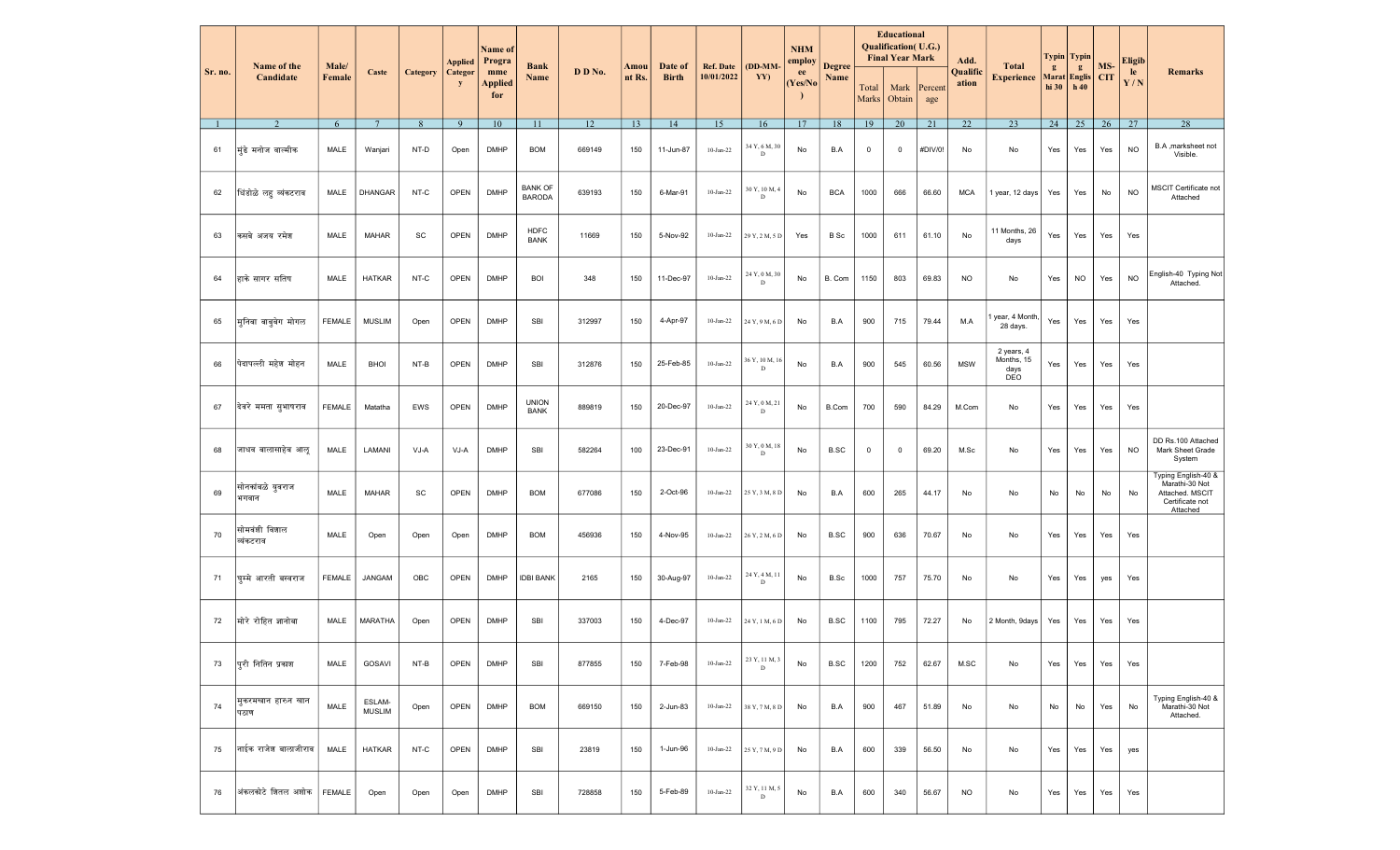|         | Name of the           | Male/  |                 |                           | <b>Applied</b> | Name of<br>Progra            | <b>Bank</b>           |                                                                                                                                                 | Amou   | Date of      | <b>Ref. Date</b> | $(DD-MM)$               | <b>NHM</b><br>employ | <b>Degree</b> |                | <b>Educational</b><br>Qualification(U.G.)<br><b>Final Year Mark</b> |                | Add.              | <b>Total</b>                                                              |     | Typin   Typin                         | MS-                   | <b>Eligib</b> |         |
|---------|-----------------------|--------|-----------------|---------------------------|----------------|------------------------------|-----------------------|-------------------------------------------------------------------------------------------------------------------------------------------------|--------|--------------|------------------|-------------------------|----------------------|---------------|----------------|---------------------------------------------------------------------|----------------|-------------------|---------------------------------------------------------------------------|-----|---------------------------------------|-----------------------|---------------|---------|
| Sr. no. | Candidate             | Female | Caste           | Category                  | Categor<br>y   | mme<br><b>Applied</b><br>for | Name                  | D D No.                                                                                                                                         | nt Rs. | <b>Birth</b> | 10/01/2022       | YY)                     | ee<br>(Xes/No)       | Name          | Total<br>Marks | Mark<br>Obtain                                                      | Percent<br>age | Qualific<br>ation | <b>Experience</b>                                                         | g   | g<br>Marat Englis CIT<br>hi 30   h 40 |                       | $l$ e<br>Y/N  | Remarks |
| -1      | 2                     | 6      | $7\phantom{.0}$ | 8                         | 9              | 10                           | 11                    | 12                                                                                                                                              | 13     | 14           | 15               | 16                      | 17                   | 18            | 19             | 20                                                                  | 21             | 22                | 23                                                                        | 24  | 25                                    | 26                    | 27            | 28      |
| 77      | कटके राजश्री रावसाहेब | FEMALE | SC              | SC                        | OPEN           | <b>DMHP</b>                  | SBI                   | 672031                                                                                                                                          | 150    | 5-Jul-98     | $10$ -Jan-22     | 23 Y, 6 M, 5 D          | <b>NO</b>            | B.Com         | 1150           | 1024                                                                | 89.04          | M.Com             | No                                                                        | Yes | Yes                                   | <b>YES</b>            | <b>YES</b>    |         |
| 78      | माळी रवि बबर          | MALE   | MALI            | OBC                       | OPEN           | <b>DMHP</b>                  | SBI                   | 378699                                                                                                                                          | 150    | 20-Jun-97    | $10$ -Jan-22     | 24 Y, 6 M, 21<br>D      | <b>NO</b>            | BA            | 600            | 371                                                                 | 61.83          | <b>NO</b>         | No                                                                        | Yes | Yes                                   | <b>YES</b>            | YES           |         |
| 79      | गवळी संतोष जयध्रथ     | MALE   | <b>NHAVI</b>    |                           | OPEN           | <b>DMHP</b>                  | SBI                   | 688888                                                                                                                                          | 150    | 10-Jun-89    | $10$ -Jan-22     | 32 Y, 7 M, 0 D          | <b>NO</b>            | BA            | 600            | 402                                                                 | 67.00          | B.Ed &<br>D.Ed    | No                                                                        | Yes | Yes                                   | <b>YES</b>            | <b>YES</b>    |         |
| 80      | भुसारे शुभांगी नारायण | FEMALE | <b>NHAVI</b>    | OBC                       | OPEN           | <b>DMHP</b>                  | SBI                   | 688887                                                                                                                                          | 150    | 12-Jul-94    | $10$ -Jan-22     | 27 Y, 5 M, 29<br>$\,$ D | <b>NO</b>            | BA            | 900            | 663                                                                 | 73.67          | <b>MSW</b>        | No                                                                        | Yes | Yes                                   | <b>YES</b>            | YES           |         |
| 81      | खरोळे शाम रामचंद्र    | MALE   | <b>DHANGAR</b>  | NT-C                      | OPEN           | <b>DMHP</b>                  | SBI                   | 728865                                                                                                                                          | 150    | 26-Sep-97    | $10$ Jan-22 $\,$ | 24 Y, 3 M, 15<br>D      | <b>NO</b>            | BA            | 900            | 476                                                                 | 52.89          | MA                | No                                                                        | Yes | Yes                                   | <b>YES</b>            | YES           |         |
| 82      | शिंदे प्रतिक्षा उमेश  | FEMALE | <b>MARATHA</b>  | OPEN                      | OPEN           | <b>DMHP</b>                  | SBI                   | 4589                                                                                                                                            | 150    | 4-Jun-98     | $10$ -Jan-22     | 23 Y, 7 M, 6 D          | <b>NO</b>            | BA            | 600            | 425                                                                 | 70.83          | <b>NO</b>         | No                                                                        | Yes | Yes                                   | <b>YES</b>            | <b>YES</b>    |         |
| 83      | गूरदडे कृष्णा मल्हारी | MALE   | <b>DHANGAR</b>  | NT-C                      | OPEN           | <b>DMHP</b>                  | SBI                   | 516750                                                                                                                                          | 150    | 29-Sep-95    | $10$ -Jan-22     | 26 Y, 3 M, 12<br>D      | NO.                  | B.Com         | 700            | 545                                                                 | 77.86          | M.Com             | <b>NO</b>                                                                 | Yes | Yes                                   | <b>YES</b>            | YES           |         |
| 84      | सुरवसे अजित जनार्धन   | MALE   | MALI            | OBC                       | OPEN           | <b>DMHP</b>                  | SBI                   | 206363                                                                                                                                          | 150    | 1-Nov-96     | $10$ -Jan-22     | 25 Y, 2 M, 9 D          | <b>NO</b>            | B.Sc          | 1000           | 685                                                                 | 68.50          | <b>NO</b>         | No                                                                        | Yes | Yes                                   | <b>YES</b>            | <b>YES</b>    |         |
| 85      | काळे गणेश ज्ञानोबा    | MALE   | <b>DHANGAR</b>  | <b>OPEN</b>               | OPEN           | <b>DMHP</b>                  | SBI                   | 261687                                                                                                                                          | 150    | 28-May-94    | $10$ -Jan-22     | 27 Y, 7 M, 13<br>D      | <b>NO</b>            | BA            | 600            | 314                                                                 | 52.33          | MA                | MINICIPAL<br>COUNCIL<br>AUSA 2 Y 2M<br>14D COVID-<br>19 1Y 10M 27D<br>DEO | Yes | Yes                                   | <b>YES</b>            | YES           |         |
| 86      | ढगे प्रगती पंडित      | FEMALE | LINGAYAT        | OBC                       | OPEN           | <b>DMHP</b>                  | SBI                   | 337015                                                                                                                                          | 150    | 1-Jul-97     | $10$ -Jan-22     | 24 Y, 6 M, 9 D          | <b>NO</b>            | B,Sc          | 1200           | 725                                                                 | 60.42          | <b>NO</b>         | No                                                                        | Yes | Yes                                   | YES                   | YES           |         |
| 87      | शेख जावेद शाद्ल       | MALE   | <b>ISLAM</b>    | EWS                       | OPEN           | <b>DMHP</b>                  | SBI                   | 728849                                                                                                                                          | 150    | 25-Apr-98    | $10$ -Jan-22     | 23 Y, 8 M, 16<br>D      | <b>NO</b>            | B.Sc          | 1000           | 688                                                                 | 68.80          | MA                | No                                                                        | Yes | Yes                                   | <b>YES</b>            | YES           |         |
|         | 88 चिक्के अजय महादेव  |        | MALE   SALI     | $ $ SBC $ $ OPEN $ $ DMHP |                |                              | CANARA<br><b>BANK</b> | 514553   150   18-Nov-94   10-Jan-22 $\begin{vmatrix} 27 \text{ Y}, 1 \text{ M}, 23 \\ \text{D} \end{vmatrix}$ NO   BA   600   274   45.67   NO |        |              |                  | D                       |                      |               |                |                                                                     |                |                   | GOVT<br>AGRICULTURE<br>DEPARTMENT,<br>HINGOLI 3Y<br>11M 5D<br>DEO         |     |                                       | Yes   Yes   YES   YES |               |         |
| 89      | गूंडीले गजानन रघुनाथ  | MALE   | MANG            | SC                        | OPEN           | <b>DMHP</b>                  | SBI                   | 132179                                                                                                                                          | 150    | 5-Oct-86     | $10$ -Jan-22     | 35 Y, 3 M, 5 D          | <b>NO</b>            | BA            | 900            | 603                                                                 | 67.00          | <b>NO</b>         | PANCHAYAT<br>SAMITEE<br>4 Y 5 M<br>DEO                                    | Yes | Yes                                   | YES                   | YES           |         |
| 90      | कपटे दत्ता महादेव     | MALE   | MARATHA         | EWS                       | OPEN           | <b>DMHP</b>                  | SBI                   | 168466                                                                                                                                          | 150    | 10-Jun-96    | $10$ -Jan-22     | 25 Y, 7 M, 0 D          | <b>NO</b>            | B.Com         | 1150           | 1020                                                                | 88.70          | M.Com             | No                                                                        | Yes | Yes                                   | YES                   | <b>YES</b>    |         |
| 91      | ढवळे योगेश चंद्रकांत  | MALE   | OPEN            | OPEN                      | OPEN           | <b>DMHP</b>                  | SBI                   | 267207                                                                                                                                          | 150    | 12-Jun-91    | $10$ -Jan-22     | 30 Y, 6 M, 29<br>D      | <b>NO</b>            | BCA           | 1000           | 784                                                                 | 78.40          | MSW               | No                                                                        | Yes | Yes                                   | YES                   | YES           |         |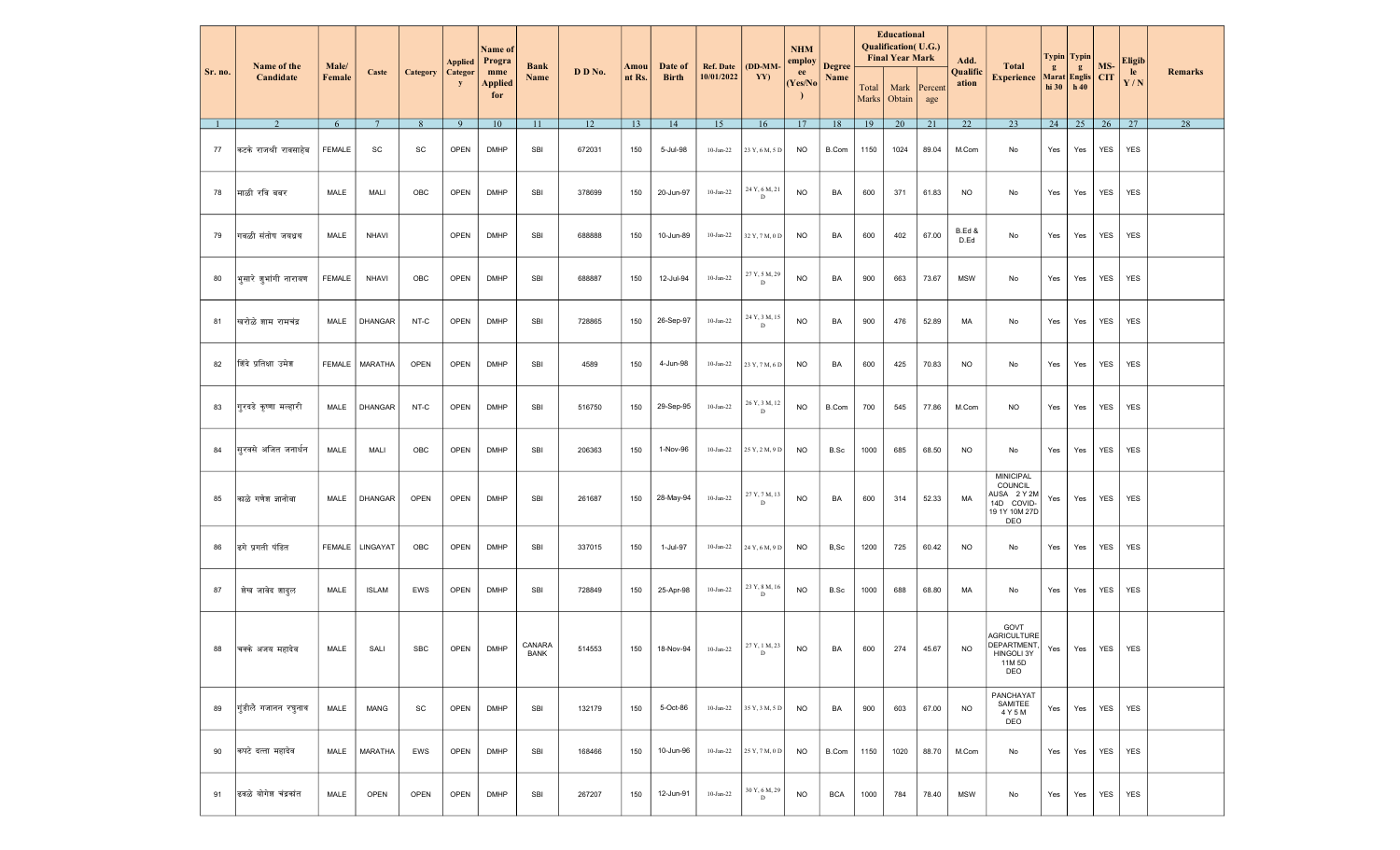|         | Name of the                   | Male/  |                 |             | Applied      | Name of<br>Progra     | <b>Bank</b>                     |         | Amou   | Date of      | <b>Ref. Date</b> | $(DD-MM-$                | <b>NHM</b><br>employ | <b>Degree</b> |                       | <b>Educational</b><br><b>Qualification</b> (U.G.)<br><b>Final Year Mark</b> |                | Add.                                             | <b>Total</b>                                                        | g         | Typin   Typin  <br>g | MS-        | <b>Eligib</b> |                                                                                                                   |
|---------|-------------------------------|--------|-----------------|-------------|--------------|-----------------------|---------------------------------|---------|--------|--------------|------------------|--------------------------|----------------------|---------------|-----------------------|-----------------------------------------------------------------------------|----------------|--------------------------------------------------|---------------------------------------------------------------------|-----------|----------------------|------------|---------------|-------------------------------------------------------------------------------------------------------------------|
| Sr. no. | Candidate                     | Female | Caste           | Category    | Categor<br>y | mme<br>Applied<br>for | Name                            | D D No. | nt Rs. | <b>Birth</b> | 10/01/2022       | YY)                      | ee<br>(Yes/No        | Name          | Total<br><b>Marks</b> | Mark<br>Obtain                                                              | Percent<br>age | Qualific<br>ation                                | <b>Experience</b>                                                   | hi 30     | Marat Englis<br>h 40 | <b>CIT</b> | le<br>Y/N     | <b>Remarks</b>                                                                                                    |
| -1      | $\mathcal{D}$                 | 6      | 7               | 8           | 9            | 10                    | 11                              | 12      | 13     | 14           | 15               | 16                       | 17                   | 18            | 19                    | 20                                                                          | 21             | 22                                               | 23                                                                  | 24        | 25                   | 26         | 27            | 28                                                                                                                |
| 92      | अरुण वाल्मीक गित्ते           | MALE   | VANJARI         | NT-D        | OPEN         | <b>DMHP</b>           | <b>BOM</b>                      | 669161  | 150    | 5-Aug-91     | $10$ -Jan-22     | 30 Y, 5 M, 5 D           | <b>NO</b>            | <b>BCA</b>    | 1100                  | 811                                                                         | 73.73          | M.Sc                                             | No                                                                  | Yes       | Yes                  | YES        | YES           |                                                                                                                   |
| 93      | नरवडे माधूरी बाळासाहेब FEMALE |        | <b>MARATHA</b>  | OPEN        | OPEN         | <b>DMHP</b>           | <b>HDFC</b><br><b>BANK</b>      | 29      | 150    | 28-Nov-90    | $10$ -Jan-22     | 31 Y, 1 M, 13<br>D       | <b>NO</b>            | BA            | 600                   | 384                                                                         | 64.00          | <b>NO</b>                                        | COVID-19 DEO<br>4M                                                  | Yes       | Yes                  | <b>YES</b> | <b>YES</b>    |                                                                                                                   |
| 94      | काझी अरबाज<br> ज्ञमशोददीन     | MALE   |                 | OPEN        | OPEN         | <b>DMHP</b>           | <b>BOI</b>                      | 68      | 150    | 1-Jan-92     | $10$ -Jan-22     | 30 Y, 0 M, 9 D           | <b>NO</b>            | B.Sc          | 1300                  | 806                                                                         | 62.00          | <b>NO</b>                                        | No                                                                  | Yes       | Yes                  | YES        | <b>YES</b>    |                                                                                                                   |
| 95      | श्चिंदे अश्विनी दिलीपराव      | FEMALE | <b>MARATHA</b>  | OPEN        | <b>OPEN</b>  | <b>DMHP</b>           | <b>BOM</b>                      | 677084  | 150    | 12-Jun-91    | $10$ -Jan-22     | 30 Y, 6 M, 29<br>D       | <b>NO</b>            | B.Sc          | 1000                  | 680                                                                         | 68.00          | <b>NO</b>                                        | No                                                                  | Yes       | Yes                  | <b>YES</b> | <b>YES</b>    |                                                                                                                   |
| 96      | उंबरे मिलींद मधुकरराव         | MALE   | <b>MARATHA</b>  | OPEN        | OPEN         | <b>DMHP</b>           | <b>BANK OF</b><br><b>BARODA</b> | 443708  | 150    | 9-Dec-85     | $10$ -Jan-22     | 36 Y, 1 M, 1 D           | <b>NO</b>            | BA            | 800                   | 494                                                                         | 61.75          | CONSTRU<br><b>CTION</b><br><b>SUPERVI</b><br>SOR | No                                                                  | Yes       | Yes                  | YES        | YES           |                                                                                                                   |
| 97      | जावळे शितल युवराज             | FEMALE | <b>MARATHA</b>  | OPEN        | OPEN         | <b>DMHP</b>           | <b>BOM</b>                      | 677092  | 150    | 14-Jul-99    | $10$ -Jan-22     | 22 Y, 5 M, 27<br>$\,$ D  | <b>NO</b>            | B.com         | 1150                  | 934                                                                         | 81.22          | No                                               | <b>NO</b>                                                           | Yes       | Yes                  | YES        | <b>YES</b>    |                                                                                                                   |
| 98      | चिनगुंडे परमेश्वर<br>भिमराव   | MALE   |                 |             | OPEN         | <b>DMHP</b>           | SBI                             | 831171  | 150    | 5-Jun-91     | $10$ -Jan-22     | 30 Y, 7 M, 5 D           | NO                   | B.Sc          | 1200                  | 824                                                                         | 68.67          | M.Sc                                             | DWCDO DEO<br>11M<br>5D                                              | Yes       | Yes                  | Yes        | Yes           |                                                                                                                   |
| 99      | गरगटे सूजित युवराज            | MALE   | KOLI            | <b>SBC</b>  | OPEN         | <b>DMHP</b>           | SBI                             | 688897  | 150    | 31-Jan-99    | $10$ -Jan-22     | 22 Y, 11 M, 10<br>$\,$ D | <b>NO</b>            | B.Com         |                       |                                                                             | #DIV/0!        | <b>NO</b>                                        | <b>NO</b>                                                           | <b>NO</b> | No                   | <b>NO</b>  | <b>NO</b>     | <b>B.Com Final Year</b><br>Marksheet NOT<br>ATTACHED & Typeing<br>Marathi 30, English 40<br>& Ms cit not attached |
| 100     | मिदगे प्रशांत सिद्रामप्पा     | MALE   | LINGAYAT        | OBC         | OPEN         | <b>DMHP</b>           | <b>BOI</b>                      | 292     | 150    | 21-Aug-87    | $10$ -Jan-22     | 34 Y, 4 M, 20<br>$\,$ D  | <b>NO</b>            | B.Com         | 700                   | 617                                                                         | 88.14          | M.Com                                            | <b>MSRL</b> (Account<br>Assistant) 3Y<br>2Y 3D                      | Yes       | Yes                  | Yes        | Yes           |                                                                                                                   |
| 101     | भोसले धनाजी माधवराव           | MALE   | MANG            | SC          | OPEN         | <b>DMHP</b>           | BOI                             | 271     | 150    | 2-Apr-88     | $10$ -Jan-22     | 33 Y, 9 M, 8 D           | Yes                  | <b>BCA</b>    | 1000                  | 634                                                                         | 63.40          | No                                               | <b>NHM DEO</b><br>6Y 11M 12D<br><b>MSRL MIS</b><br>&ME 3 Y 4M<br>3D | Yes       | Yes                  | Yes        | Yes           |                                                                                                                   |
| 102     | यादव किरण पंडीत               | MALE   | MAHADEV<br>KOLI | <b>SBC</b>  | SBC          | <b>DMHP</b>           | <b>HDFC</b><br><b>BANK</b>      | 167     | 100    | 9-Aug-96     | $10$ -Jan-22     | 25 Y, 5 M, 1 D           | No                   | BA            | 900                   | 653                                                                         | 72.56          | MA                                               | <b>NO</b>                                                           | Yes       | Yes                  | Yes        | <b>NO</b>     | DD Rs.100 Attached                                                                                                |
| 103     | पिटले मनिषा भानुदास           | FEMALE | MAHADEV<br>KOLI | <b>SBC</b>  | OPEN         | <b>DMHP</b>           | SBI                             | 728872  | 150    | 20-Apr-88    | $10$ -Jan-22     | 33 Y, 8 M, 21<br>D       | <b>NO</b>            | BA            | 600                   | 336                                                                         | 56.00          | No                                               | <b>NO</b>                                                           | yes       | yes                  | Yes        | yes           |                                                                                                                   |
| 104     | जाधव श्रीराम सखाराम           | MALE   | MARATHA         | OPEN        | OPEN         | <b>DMHP</b>           | SBI                             | 20928   | 150    | 28-May-97    | $10$ -Jan-22     | 24 Y, 7 M, 13<br>D       | <b>NO</b>            | BA            | 1000                  | 707                                                                         | 70.70          | <b>MSW</b>                                       | <b>NO</b>                                                           | yes       | <b>NO</b>            | yes        | <b>NO</b>     | ENGLISH 40 TYPING<br>CERTIFICATE NOT<br>ATTACHED                                                                  |
| 105     | शेख समीना मोईनोददीन FEMALE    |        | <b>ISLAM</b>    | <b>OPEN</b> | OPEN         | <b>DMHP</b>           | SBI                             | 991960  | 150    | 12-Jan-87    | $10$ -Jan-22     | 34 Y, 11 M, 29<br>$\,$ D | <b>NO</b>            | B.Com         | 700                   | 543                                                                         | 77.57          | NO.                                              | <b>NO</b>                                                           | Yes       | Yes                  | Yes        | Yes           |                                                                                                                   |
| 106     | ∣पवळे पदमाकर दगडू             | MALE   | CHAMBHA<br>R    | SC          | OPEN         | <b>DMHP</b>           | <b>BOM</b>                      | 669178  | 150    | 20-Jun-92    | $10$ -Jan-22     | 29 Y, 6 M, 21<br>$\,$ D  | <b>NO</b>            | B.Com         | 600                   | 392                                                                         | 65.33          | M.Com                                            | <b>DRDA</b><br>ACCOUNT<br><b>ASSISTANT 3Y</b><br>2M 3D              | Yes       | Yes                  | Yes        | Yes           |                                                                                                                   |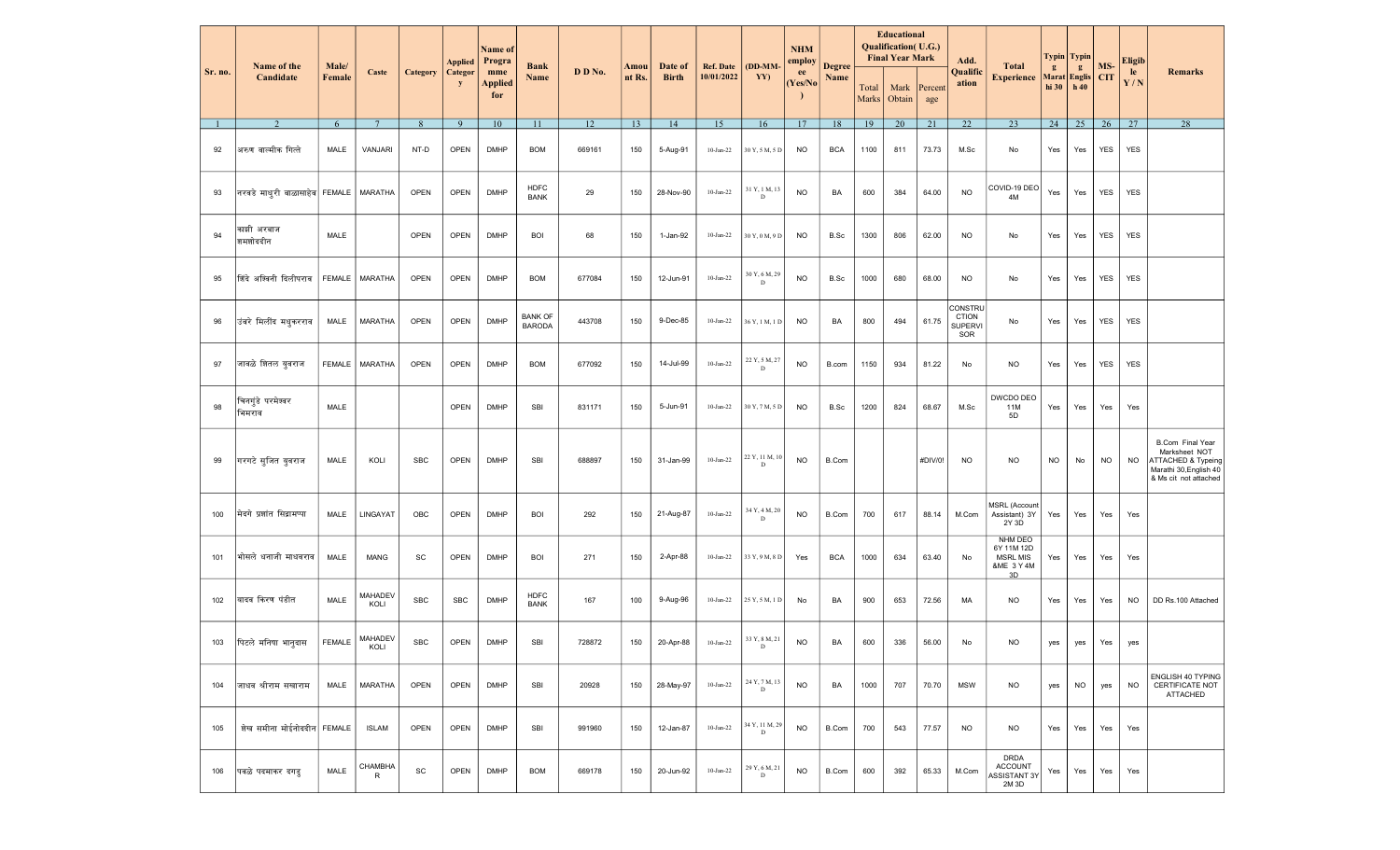|              | Name of the                | Male/         |                   |          | <b>Applied</b>      | Name of<br>Progra            | <b>Bank</b>                            |         | Amou   | Date of      | <b>Ref. Date</b> | $(DD-MM-$               | <b>NHM</b><br>employ | <b>Degree</b> |                | <b>Educational</b><br>Qualification(U.G.)<br><b>Final Year Mark</b> |                | Add.              | <b>Total</b>                                                       | g         | Typin   Typin  <br>g | MS-        | <b>Eligib</b> |                                                                                                                     |
|--------------|----------------------------|---------------|-------------------|----------|---------------------|------------------------------|----------------------------------------|---------|--------|--------------|------------------|-------------------------|----------------------|---------------|----------------|---------------------------------------------------------------------|----------------|-------------------|--------------------------------------------------------------------|-----------|----------------------|------------|---------------|---------------------------------------------------------------------------------------------------------------------|
| Sr. no.      | Candidate                  | Female        | Caste             | Category | <b>Categor</b><br>y | mme<br><b>Applied</b><br>for | Name                                   | D D No. | nt Rs. | <b>Birth</b> | 10/01/2022       | YY)                     | ee<br>(Yes/No)       | Name          | Total<br>Marks | Mark<br>Obtain                                                      | Percent<br>age | Qualific<br>ation | <b>Experience</b>                                                  | hi 30     | Marat Englis<br>h 40 | <b>CIT</b> | le<br>Y/N     | <b>Remarks</b>                                                                                                      |
| $\mathbf{1}$ | $\overline{2}$             | 6             | $7\phantom{.0}$   | 8        | 9                   | 10                           | 11                                     | 12      | 13     | 14           | 15               | 16                      | 17                   | 18            | 19             | 20                                                                  | 21             | 22                | 23                                                                 | 24        | 25                   | 26         | 27            | $\overline{28}$                                                                                                     |
| 107          | मूळे अमित रंगनाथ           | MALE          | MARATHA           | OPEN     | OPEN                | <b>DMHP</b>                  | CANARA<br><b>BANK</b>                  | 490290  | 150    | 18-Nov-98    | $10-Jan-22$      | 23 Y, 1 M, 23<br>D      | <b>NO</b>            | B.Com         |                |                                                                     | #DIV/0!        | No                | <b>NO</b>                                                          | Yes       | Yes                  | Yes        | <b>NO</b>     | <b>B.Com Final MARKS</b><br>SHEET NOT<br><b>ATTACHED</b>                                                            |
| 108          | पतंगे योगेश मोहनराव        | MALE          | MARATHA           | OPEN     | OPEN                | <b>DMHP</b>                  | <b>SBI</b>                             | 754328  | 150    | 20-Jun-90    | 10-Jan-22        | 31 Y, 6 M, 21<br>D      | NO.                  | B.Com         | 600            | 413                                                                 | 68.83          | MA                | <b>NO</b>                                                          | Yes       | Yes                  | Yes        | Yes           |                                                                                                                     |
| 109          | बागवान समीना नबी           | <b>FEMALE</b> | <b>MUSLIM</b>     | OPEN     | OPEN                | <b>DMHP</b>                  | SBI                                    | 728878  | 150    | 24-Jul-98    | $10$ -Jan-22     | 23 Y, 5 M, 17<br>D      | <b>NO</b>            | BA            | 1000           | 704                                                                 | 70.40          | <b>NO</b>         | <b>NO</b>                                                          | Yes       | Yes                  | Yes        | Yes           |                                                                                                                     |
| 110          | शेख रहिम निजाम             | MALE          | <b>MUSLIM</b>     | OPEN     | <b>OPEN</b>         | <b>DMHP</b>                  | <b>BOM</b>                             | 431302  | 150    | 21-Aug-88    | 10-Jan-22        | 33 Y, 4 M, 20<br>D      | NO.                  | B.A           | 600            | 376                                                                 | 62.67          | MA                | <b>NO</b>                                                          | Yes       | Yes                  | Yes        | Yes           |                                                                                                                     |
| 111          | ∣डोंगे सरोजा पांडूरंगराव   | <b>FEMALE</b> | LOHAR             | NT-B     | OPEN                | <b>DMHP</b>                  | <b>BOM</b>                             | 379037  | 150    | 7-May-84     | $10$ -Jan-22     | 37 Y, 8 M, 3 D          | <b>NO</b>            | <b>BCA</b>    | 1000           | 710                                                                 | 71.00          | M.Sc              | <b>NO</b>                                                          | Yes       | Yes                  | Yes        | Yes           |                                                                                                                     |
| 112          | गिरी मनिषा रामहारी         | <b>FEMALE</b> | GOSAVI            | NT-B     | OPEN                | <b>DMHP</b>                  | <b>BOM</b>                             | 677073  | 150    | 11-Nov-83    | 10-Jan-22        | 38 Y, 1 M, 30<br>D      | <b>NO</b>            | BA            | 600            | 300                                                                 | 50.00          | No                | <b>NO</b>                                                          | Yes       | Yes                  | Yes        | Yes           |                                                                                                                     |
| 113          | भेंडे विक्रम गुंडप्पा      | MALE          | TELI              | OBC      | OPEN                | <b>DMHP</b>                  | <b>SBI</b>                             | 728850  | 150    | 28-Nov-89    | $10$ -Jan-22     | 32 Y, 1 M, 13<br>$\,$ D | <b>NO</b>            | BA            | 600            | 363                                                                 | 60.50          | MA                | COVID-19<br>1 Y 4M 21D<br>DEO                                      | Yes       | Yes                  | Yes        | Yes           |                                                                                                                     |
| 114          | कांबळे प्रदिप सुभाष        | MALE          | <b>MAHAR</b>      | SC       | OPEN                | <b>DMHP</b>                  | <b>SBI</b>                             | 378901  | 150    | 20-Apr-87    | $10-Jan-22$      | 34 Y, 8 M, 21<br>D      | <b>NO</b>            | BA            | 600            | 322                                                                 | 53.67          | MA                | COVID-19<br>10M 10D                                                | Yes       | Yes                  | Yes        | Yes           |                                                                                                                     |
| 115          | काळुंके स्वाती भगवान       | <b>FEMALE</b> | MANG              | SC       | OPEN                | <b>DMHP</b>                  | <b>INDIAN</b><br>BANK<br>ALLAHABA<br>D | 598480  | 150    | 14-Nov-93    | $10$ -Jan-22     | 28 Y, 1 M, 27<br>$\,$ D | <b>NO</b>            | BA            | 600            | 332                                                                 | 55.33          | No                | <b>NO</b>                                                          | Yes       | Yes                  | Yes        | Yes           |                                                                                                                     |
| 116          | कबीर जुलध अमीर<br>चॉदपाशा  | MALE          | <b>MUSLIM</b>     | Open     | OPEN                | <b>DMHP</b>                  | SBI                                    | 592029  | 150    | 7-Jun-89     | $10$ -Jan-22     | 32 Y, 7 M, 3 D          | <b>NO</b>            | BA            | 800            | 589                                                                 | 73.63          | <b>NO</b>         | <b>NO</b>                                                          | Yes       | Yes                  | Yes        | Yes           |                                                                                                                     |
| 117          | उकरंडे नंदाताई<br>विठठलराव | FEMALE        | <b>HATKAR</b>     | NT-C     | OPEN                | <b>DMHP</b>                  | SBI                                    | 335776  | 150    | 2-Mar-88     | $10$ -Jan-22     | 33 Y, 10 M, 8<br>$\,$ D | <b>NO</b>            | B.A           |                |                                                                     | #DIV/0!        | MA                | <b>NO</b>                                                          | <b>NO</b> | <b>NO</b>            | Yes        | <b>NO</b>     | <b>B.A Final Year</b><br>Marksheet Not Attach<br>& TYPING MARATHI<br>30 & ENGLISH 40<br>CERTIFICATE NOT<br>ATTECHED |
| 118          | तिव्हाळे सूमित भागाजी      | MALE          | MAHAR             | SC       | SC                  | <b>DMHP</b>                  | <b>SBI</b>                             | 8279    | 100    | 1-Jan-95     | $10$ -Jan-22     | 27 Y, 0 M, 9 D          | <b>NO</b>            | BA            | 600            | 311                                                                 | 51.83          | No                | <b>NO</b>                                                          | Yes       | Yes                  | Yes        | <b>NO</b>     | DD Rs.100 Attached                                                                                                  |
| 119          | चाऊस फैसलचाऊस<br>अलीचाऊस   | MALE          | <b>MUSLIM</b>     | Open     | OPEN                | <b>DMHP</b>                  | SBI                                    | 923356  | 150    | 17-Sep-84    | $10$ -Jan-22     | 37 Y, 3 M, 24<br>$\,$ D | <b>NO</b>            | B.Sc          | 900            | 537                                                                 | 59.67          | No                | <b>NO</b>                                                          | Yes       | Yes                  | Yes        | Yes           |                                                                                                                     |
| 120          | गोंड प्रकाश देवराव         | MALE          | LINGAYAT<br>(Der) | Open     | OPEN                | <b>DMHP</b>                  | SBI                                    | 73274   | 150    | 10-Oct-95    | $10$ -Jan-22     | 26 Y, 3 M, 0 D          | <b>NO</b>            | BA            | 900            | 602                                                                 | 66.89          | No                | COVID-19<br>4M 12D                                                 | Yes       | Yes                  | Yes        | Yes           |                                                                                                                     |
| 121          | नाईकवाडी आनंद<br>बाळासाहेब | MALE          | MARATHA           | Open     | OPEN                | <b>DMHP</b>                  | <b>SBI</b>                             | 592027  | 150    | 5-Dec-91     | $10$ -Jan-22     | 30 Y, 1 M, 5 D          | <b>NO</b>            | B.A           | 600            | 337                                                                 | 56.17          | M.Lib             | 1 year, 2 Month<br>DEO Samiti and<br>Collage<br>CoTeacher<br>1Year | Yes       | Yes                  | yes        | Yes           |                                                                                                                     |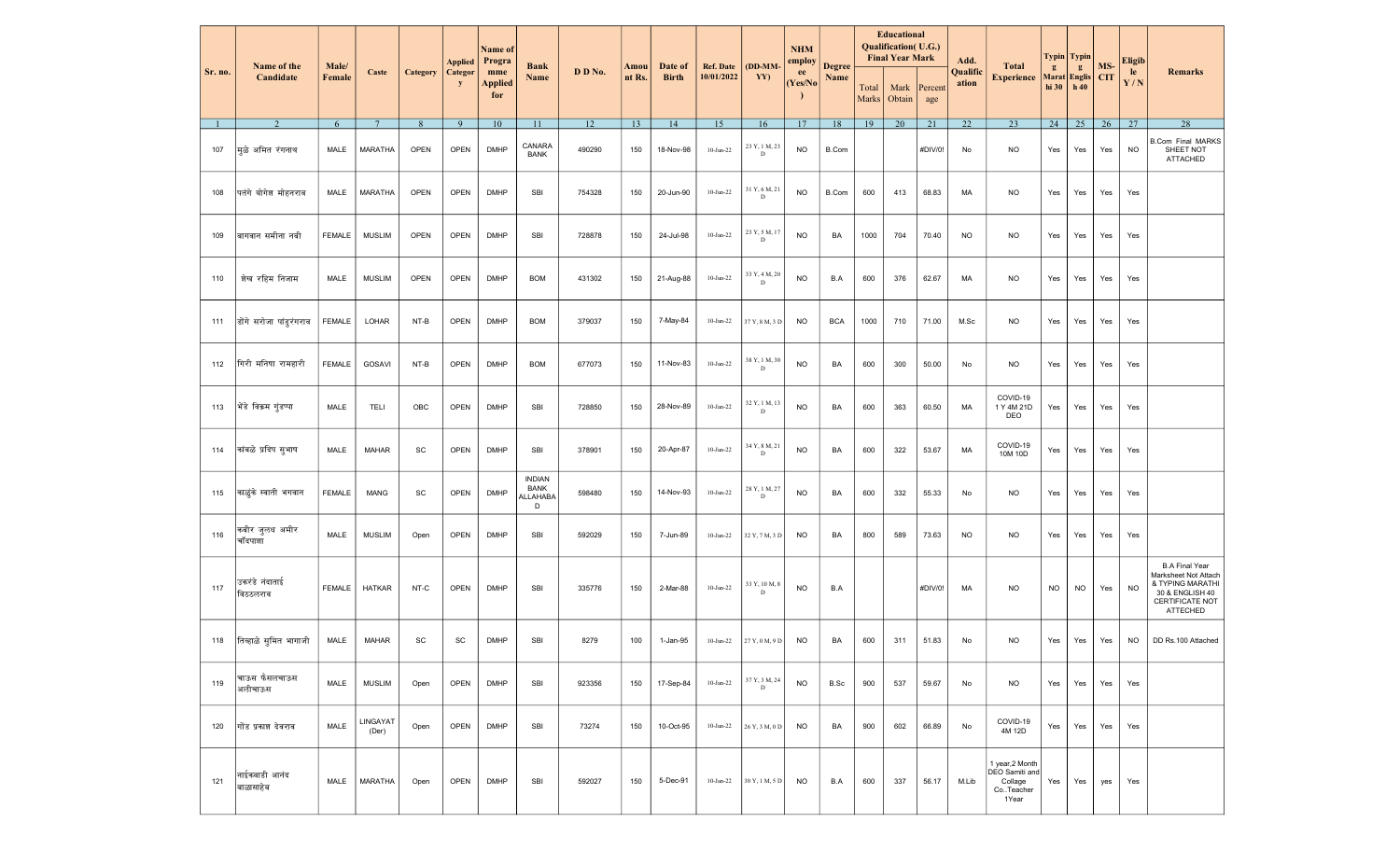|         | Name of the                 | Male/         |                          |          | <b>Applied</b> | Name of<br>Progra            | Bank                               |         | Amou   | Date of      | <b>Ref. Date</b> | (DD-MM-                       | <b>NHM</b><br>employ | <b>Degree</b> |                | <b>Educational</b><br><b>Qualification</b> (U.G.)<br><b>Final Year Mark</b> |                | Add.              | <b>Total</b>                                         | g         | Typin   Typin  <br>g    | MS-        | <b>Eligib</b> |                                                  |
|---------|-----------------------------|---------------|--------------------------|----------|----------------|------------------------------|------------------------------------|---------|--------|--------------|------------------|-------------------------------|----------------------|---------------|----------------|-----------------------------------------------------------------------------|----------------|-------------------|------------------------------------------------------|-----------|-------------------------|------------|---------------|--------------------------------------------------|
| Sr. no. | Candidate                   | Female        | Caste                    | Category | Categor<br>y   | mme<br><b>Applied</b><br>for | Name                               | D D No. | nt Rs. | <b>Birth</b> | 10/01/2022       | YY)                           | ee<br>(Yes/No)       | Name          | Total<br>Marks | Mark<br>Obtain                                                              | Percent<br>age | Qualific<br>ation | <b>Experience</b>                                    | hi 30     | Marat   Englis  <br>h40 | <b>CIT</b> | $l$ e<br>Y/N  | <b>Remarks</b>                                   |
|         | 2                           | 6             | $7\phantom{.0}$          | 8        | 9              | 10                           | 11                                 | 12      | 13     | 14           | 15               | 16                            | 17                   | 18            | 19             | 20                                                                          | 21             | 22                | 23                                                   | 24        | 25                      | 26         | 27            | 28                                               |
| 122     | चौधरी सुगराबी गुलाम<br>रसूल | <b>FEMALE</b> |                          |          | OPEN           | <b>DMHP</b>                  | SBI                                | 261700  | 150    | 9-Feb-91     | $10$ -Jan-22     | 30 Y, 11 M,<br>$\mathbf D$    | <b>NO</b>            | B.A           | 600            | 443                                                                         | 73.83          | <b>NO</b>         | <b>NO</b>                                            | Yes       | Yes                     | Yes        | Yes           |                                                  |
| 123     | कदम प्रशांत नामदेव          | MALE          | MARATHA                  | Open     | OPEN           | <b>DMHP</b>                  | <b>IDBI BANK</b>                   | 2185    | 150    | 3-Jun-88     | $10$ -Jan-22     | 33 Y, 7 M, 7 D                | <b>NO</b>            | B.Com         | 700            | 412                                                                         | 58.86          | M.Com             | COVID-19<br>10M 17D                                  | Yes       | Yes                     | Yes        | Yes           |                                                  |
| 124     | हरबळकर पूजा धोंडीबा         | FEMALE        | GOSAVI                   | NT-B     | OPEN           | <b>DMHP</b>                  | SBI                                | 831179  | 100    | 13-Jan-95    | $10$ -Jan-22     | 26 Y, 11 M, 28<br>D           | <b>NO</b>            | B.Sc          | 900            | 585                                                                         | 65.00          | No                | <b>NO</b>                                            | Yes       | Yes                     | Yes        | <b>NO</b>     | DD Rs.100 Attached                               |
| 125     | जमादार सारिका<br>गोपीनाथ    | <b>FEMALE</b> | KOLI                     | ST       | <b>OPEN</b>    | <b>DMHP</b>                  | <b>BOM</b>                         | 677091  | 150    | 1-Jun-95     | $10$ -Jan-22     | 26 Y, 7 M, 9 D                | <b>NO</b>            | B.Sc          | 1000           | 720                                                                         | 72.00          | M.Sc              | <b>NO</b>                                            | Yes       | Yes                     | Yes        | Yes           |                                                  |
| 126     | माने श्रीहरी दिलीप          | MALE          | <b>DHANGAR</b>           |          | Open           | <b>DMHP</b>                  | <b>BOM</b>                         | 329889  | 150    | 1-Dec-94     | 10-Jan-22        | 27 Y, 1 M, 9 D                | <b>NO</b>            | B.Com         | 700            | 426                                                                         | 60.86          | M.Com             | <b>NO</b>                                            | YES       | Yes                     | Yes        | Yes           |                                                  |
| 127     | दुरगुळे रामेश्वर नामदेव     | MALE          | <b>MARATHA</b>           | OPEN     | OPEN           | <b>DMHP</b>                  | <b>SBI</b>                         | 482120  | 150    | 15-Apr-91    | $10$ -Jan-22     | 30 Y, 8 M, 26<br>D            | <b>NO</b>            | B.Com         | 600            | 374                                                                         | 62.33          | M.Com             | <b>DRDA</b><br><b>ACCOUNT</b><br>ASSISTANT<br>3Y 23D | <b>NO</b> | Yes                     | <b>YES</b> | <b>NO</b>     | Typing Marathi 30<br>CERTIFICATE NOT<br>ATTACHED |
| 128     | कदम शितल गोविंदराव          | <b>FEMALE</b> | <b>MARATHA</b>           | OPEN     | OPEN           | <b>DMHP</b>                  | <b>BOI</b>                         | 2545    | 150    | 10-Feb-96    | $10$ -Jan-22     | 25 Y, 11 M, 0<br>$\mathbf D$  | <b>NO</b>            | B.Com         | 700            | 573                                                                         | 81.86          | M.Com             | <b>NO</b>                                            | Yes       | Yes                     | <b>YES</b> | <b>YES</b>    |                                                  |
| 129     | चव्हाण शामराव<br>नारायणराव  | MALE          | <b>BANJARA</b><br>LAMANI | VJ       | OPEN           | <b>DMHP</b>                  | <b>INDIAN</b><br>OVERSEA<br>S BANK | 674597  | 150    | 22-Jul-90    | $10$ -Jan-22     | 31 Y, 5 M, 19<br>$\mathbf D$  | <b>NO</b>            | BA            | 600            | 334                                                                         | 55.67          | <b>NO</b>         | <b>NO</b>                                            | Yes       | Yes                     | <b>NO</b>  | <b>NO</b>     | MS-CIT CERTIFICATE<br>NOT ATTACHED               |
| 130     | बडुरकर पल्लवी प्रशांत       | <b>FEMALE</b> | MAHAR                    | SC       | OPEN           | <b>DMHP</b>                  | <b>BOI</b>                         | 358     | 150    | 13-Dec-95    | $10$ -Jan-22     | 26 Y, 0 M, 28<br>$\mathbf D$  | <b>NO</b>            | BA            | 600            | 348                                                                         | 58.00          | <b>NO</b>         | <b>NO</b>                                            | Yes       | Yes                     | YES        | <b>YES</b>    |                                                  |
| 131     | दंडे मयुर मधुकरराव          | MALE          | <b>BRAHMIN</b>           | OPEN     | OPEN           | <b>DMHP</b>                  | <b>BOM</b>                         | 677082  | 150    | 16-Mar-93    | $10$ -Jan-22     | 28 Y, 9 M, 25<br>D            | <b>NO</b>            | BA            | 600            | 308                                                                         | 51.33          | <b>NO</b>         | COVID-19 DHC-<br><b>VDGVM LATUR</b><br>1 Y 4M        | Yes       | Yes                     | YES        | YES           |                                                  |
| 132     | महापुरे विशाल जिवन          | MALE          | <b>OPEN</b>              |          | OPEN           | <b>DMHP</b>                  | SBI                                | 831166  | 150    | 3-Apr-93     | $10$ -Jan-22     | 28 Y, 9 M, 7 D                | <b>NO</b>            | BA            | 600            | 365                                                                         | 60.83          | MA                | COVID-19 DEO-<br><b>VDGVM LATUR</b><br>1Y 4M 14D     | Yes       | Yes                     | YES        | <b>YES</b>    |                                                  |
| 133     | शेख सददाम हमीद              | MALE          | <b>MUSLIM</b>            |          | OPEN           | <b>DMHP</b>                  | <b>BOM</b>                         | 669129  | 150    | 11-Feb-98    | $10$ -Jan-22     | 23 Y, 10 M, 30<br>$\mathbf D$ | <b>NO</b>            | BA            | 1000           | 627                                                                         | 62.70          | <b>MSW</b>        | COVID-19 DEO-<br>VDGVM LATUR<br>1Y 1M 7D             | Yes       | Yes                     | YES        | YES           |                                                  |
| 134     | स्वामी मिराबाई संगाप्पा     | FEMALE        | JANGAM                   | OPEN     | OPEN           | <b>DMHP</b>                  | <b>HDFC</b><br><b>BANK</b>         | 11086   | 150    | 20-May-90    | $10$ -Jan-22     | 31 Y, 7 M, 21<br>$\mathbf D$  | NO.                  | B.Com         | 1150           | 974                                                                         | 84.70          | M.Com             | <b>NO</b>                                            | Yes       | Yes                     | YES        | YES           |                                                  |
| 135     | काडोदे रेवन चंद्रकांत       | MALE          | LINGAYAT                 | OPEN     | OPEN           | <b>DMHP</b>                  | CANARA<br>BANK                     | 285411  | 150    | 3-Jan-91     | $10$ -Jan-22     | 31 Y, 0 M, 7 D                | <b>NO</b>            | BCA           | 1000           | 569                                                                         | 56.90          | <b>NO</b>         | <b>NO</b>                                            | Yes       | Yes                     | YES        | <b>YES</b>    |                                                  |
| 136     | केंद्रे तिरुपती दशरथ        | MALE          | VANJARI                  | NT-D     | OPEN           | <b>DMHP</b>                  | <b>BOM</b>                         | 669195  | 150    | 15-Jul-93    | $10$ -Jan-22     | 28 Y, 5 M, 26<br>$\mathbf D$  | <b>NO</b>            | BA            | 900            | 675                                                                         | 75.00          | <b>MSW</b>        | <b>NO</b>                                            | Yes       | Yes                     | YES        | YES           |                                                  |
| 137     | केदार धर्मेंद्र नागनाथ      | MALE          | VANJARI                  | NT-D     | OPEN           | <b>DMHP</b>                  | SBI                                | 877858  | 150    | 8-Jun-87     | $10$ -Jan-22     | 34 Y, 7 M, 2 D                | NO.                  | B.Sc          | 1200           | 630                                                                         | 52.50          | <b>MSW</b>        | <b>NO</b>                                            | Yes       | Yes                     | YES        | YES           |                                                  |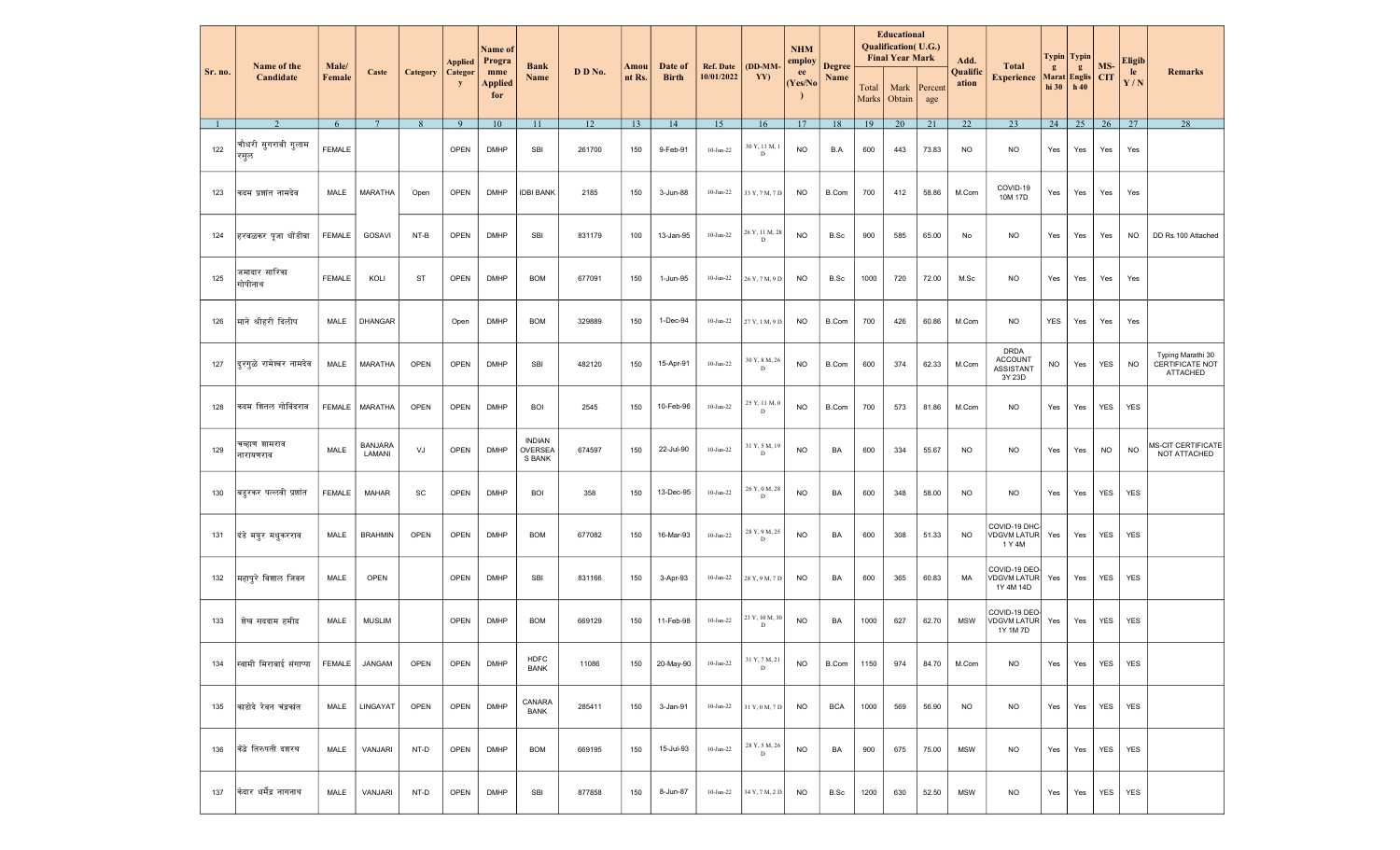|         | Name of the                   | Male/         |                  |                 | Applied      | Name of<br>Progra            | <b>Bank</b>                     |         |                | Date of      |                                | $(DD-MM)$               | <b>NHM</b><br>employ | <b>Degree</b> |                       | <b>Educational</b><br>Qualification(U.G.)<br><b>Final Year Mark</b> |                | Add.              | <b>Total</b>                                  |            | Typin   Typin            | MS-        | <b>Eligib</b> |                                                                                      |
|---------|-------------------------------|---------------|------------------|-----------------|--------------|------------------------------|---------------------------------|---------|----------------|--------------|--------------------------------|-------------------------|----------------------|---------------|-----------------------|---------------------------------------------------------------------|----------------|-------------------|-----------------------------------------------|------------|--------------------------|------------|---------------|--------------------------------------------------------------------------------------|
| Sr. no. | Candidate                     | Female        | Caste            | <b>Category</b> | Categor<br>y | mme<br><b>Applied</b><br>for | Name                            | D D No. | Amou<br>nt Rs. | <b>Birth</b> | <b>Ref. Date</b><br>10/01/2022 | YY)                     | ee<br>(Yes/No)       | Name          | Total<br><b>Marks</b> | Mark<br>Obtain                                                      | Percent<br>age | Qualific<br>ation | <b>Experience</b>                             | g<br>hi 30 | g<br>Marat Englis<br>h40 | <b>CIT</b> | le<br>Y/N     | <b>Remarks</b>                                                                       |
|         |                               | 6             |                  | 8               | 9            | 10                           | 11                              | 12      | 13             | 14           | 15                             | 16                      | 17                   | 18            | 19                    | 20                                                                  | 21             | 22                | 23                                            | 24         | 25                       | 26         | 27            | 28                                                                                   |
| 138     | उपाडे ऋगीकेश<br>भानुदासराव    | MALE          | <b>MARATHA</b>   | OPEN            | OPEN         | <b>DMHP</b>                  | <b>BOI</b>                      | 372     | 150            | 6-Jan-97     | $10$ -Jan-22                   | 25 Y, 0 M, 4 D          | <b>NO</b>            | BA            | 1000                  | 603                                                                 | 60.30          | MA                | <b>NO</b>                                     | Yes        | <b>NO</b>                | <b>YES</b> | <b>NO</b>     | ENGLISH TYPING 40<br>CERTIFICATE NOT<br><b>ATTACHED</b>                              |
| 139     | स्वामी विशाल विश्वनाथ         | MALE          |                  |                 | OPEN         | <b>DMHP</b>                  | <b>BANK OF</b><br><b>BARODA</b> | 356574  | 150            | 12-Aug-95    | 10-Jan-22                      | 26 Y, 4 M, 29<br>D      | <b>NO</b>            | BA            |                       |                                                                     | #DIV/0!        | <b>NO</b>         | <b>NO</b>                                     | Yes        | Yes                      | <b>YES</b> | <b>NO</b>     | Final Fifth Semester<br>Mark Sheet Not Attach                                        |
| 140     | आवले प्रशांत माधवराव          | MALE          | KOLI<br>MAHADEV  | <b>ST</b>       | <b>OPEN</b>  | <b>DMHP</b>                  | SBI                             | 323489  | 150            | 20-Jun-90    | $10$ -Jan-22                   | 31 Y, 6 M, 21<br>D      | <b>NO</b>            | BE            | 1500                  | 991                                                                 | 66.07          | <b>MBA</b>        | <b>NO</b>                                     | Yes        | Yes                      | <b>NO</b>  | <b>NO</b>     | <b>MS-CIT CERTIFICATE</b><br>NOT ATTACHED                                            |
| 141     | बिराजदार अंजुषा<br>नागनाथ     | <b>FEMALE</b> | LINGAYAT<br>VANI | <b>OPEN</b>     | <b>OPEN</b>  | <b>DMHP</b>                  | <b>BOM</b>                      | 669186  | 150            | 18-Mar-91    | $10$ -Jan-22                   | 30 Y, 9 M, 23<br>$\,$ D | <b>NO</b>            | BA            | 600                   | 380                                                                 | 63.33          | <b>NO</b>         | COVID-19<br>10M 13D<br>DEO                    | <b>NO</b>  | <b>NO</b>                | <b>YES</b> | <b>NO</b>     | <b>TYPING</b><br>CERTIFICATE NOT<br><b>ATTACHED</b>                                  |
| 142     | पाटे राजकुमार रामराव          | MALE          |                  |                 | OPEN         | <b>DMHP</b>                  | SBI                             | 872212  | 150            | 10-May-86    | 10-Jan-22                      | 35 Y, 8 M, 0 D          | <b>NO</b>            | BA            | 600                   | 365                                                                 | 60.83          | MA                | COVID-19<br>1Y 5M 2D                          | Yes        | Yes                      | <b>YES</b> | <b>YES</b>    |                                                                                      |
| 143     | जाधव स्वाती सूरेश             | <b>FEMALE</b> | <b>MARATHA</b>   |                 | OPEN         | <b>DMHP</b>                  | SBI                             | 261706  | 150            | 21-Mar-88    | 10-Jan-22                      | 33 Y, 9 M, 20<br>D      | <b>NO</b>            | BA            | 600                   | 372                                                                 | 62.00          | <b>NO</b>         | <b>NO</b>                                     | Yes        | Yes                      | <b>NO</b>  | <b>NO</b>     | MS-CIT CERTIFICATE<br>NOT ATTACHED                                                   |
| 144     | कांबळे दिव्या विक्रानंद       | <b>FEMALE</b> | <b>MAHAR</b>     | SC              | OPEN         | <b>DMHP</b>                  | SBI                             | 754354  | 150            | 9-Sep-94     | $10$ -Jan-22                   | 27 Y, 4 M, 1 D          | <b>NO</b>            | <b>BCA</b>    | 1000                  | 665                                                                 | 66.50          | <b>NO</b>         | <b>NO</b>                                     | <b>NO</b>  | Yes                      | <b>YES</b> | <b>NO</b>     | MARATHI 30 TYPING<br>CERTIFICATE NOT<br><b>ATTACHED</b>                              |
| 145     | भागवत मारोतीराव गवळे          | MALE          | <b>NHAVI</b>     | OBC             | <b>OPEN</b>  | <b>DMHP</b>                  | SBI                             | 20912   | 150            | 5-Mar-90     | $10$ -Jan-22                   | 31 Y, 10 M, 5<br>D      | <b>NO</b>            | BA            | 600                   | 404                                                                 | 67.33          | MA                | COVID-19<br>1 Year, 5M<br>11D<br>DEO          | Yes        | Yes                      | <b>YES</b> | <b>YES</b>    |                                                                                      |
| 146     | जगताप नरेंद्रकुमार<br>अभंगराव | MALE          |                  | SC              | <b>OPEN</b>  | <b>DMHP</b>                  | SBI                             | 864313  | 150            | 27-Jul-89    | 10-Jan-22                      | 32 Y, 5 M, 14<br>$\,$ D | <b>NO</b>            | B.A           | 800                   | 456                                                                 | 57.00          | No                | <b>NO</b>                                     | Yes        | Yes                      | <b>YES</b> | <b>YES</b>    |                                                                                      |
| 147     | स्वामी प्रमोद व्यंबकराव       | MALE          | JANGAM           | OBC             | OPEN         | <b>DMHP</b>                  | SBI                             | 754366  | 150            | 18-Feb-89    | $10$ -Jan-22                   | 32 Y, 10 M, 23<br>D     | <b>NO</b>            | <b>BCA</b>    | 1000                  | 680                                                                 | 68.00          | <b>NO</b>         | <b>NIV</b><br>PUNE11Month,<br>11Days<br>Clerk | Yes        | Yes                      | <b>YES</b> | <b>YES</b>    |                                                                                      |
| 148     | सूळ भाग्यश्री संभाजीराव       | <b>FEMALE</b> | <b>HATKAR</b>    | $NT-2$          | <b>OPEN</b>  | <b>DMHP</b>                  | <b>BOM</b>                      | 669200  | 150            | 2-May-97     | 10-Jan-22                      | 24 Y, 8 M, 8 D          | <b>NO</b>            | B.Com         | 700                   | 515                                                                 | 73.57          | M.Com             | COVID-19<br>4M,23D                            | Yes        | Yes                      | Yes        | Yes           |                                                                                      |
| 149     | गोडबोले कपिल विरभद्र          | MALE          | LINGAYAT         | EWS             | OPEN         | <b>DMHP</b>                  | <b>BOM</b>                      | 677206  | 150            | 5-Feb-94     | 10-Jan-22                      | 27 Y, 11 M, 5<br>D      | <b>NO</b>            | B.Sc          | 900                   | 616                                                                 | 68.44          | M.Sc              | COVID-19<br>4M, 1D                            | Yes        | Yes                      | Yes        | Yes           |                                                                                      |
| 150     | बावचे विकास भाऊसाहेब          | MALE          | <b>DHANGAR</b>   |                 | NT-C         | <b>DMHP</b>                  | SBI                             | 336615  | 100            | 26-Jul-96    | $10$ -Jan-22                   | 25 Y, 5 M, 15<br>D      | <b>NO</b>            | BCA           | 1400                  | 907                                                                 | 64.79          | <b>NO</b>         | <b>NO</b>                                     | <b>NO</b>  | NO.                      | Yes        | <b>NO</b>     | Third Year Marksheet<br>Not Attach & TYPING<br>CERTIFICATE & 150<br>DD NOT ATTACHED, |
| 151     | बिनसोडे पंकज राजाभाऊ          | MALE          | CHAMBHA<br>R     | SC              | <b>OPEN</b>  | <b>DMHP</b>                  | SBI                             | 582297  | 150            | 12-Mar-97    | $10-Jan-22$                    | 24 Y, 9 M, 29<br>D      | <b>NO</b>            | BA            | 600                   | 293                                                                 | 48.83          | <b>NO</b>         | <b>NO</b>                                     | Yes        | Yes                      | Yes        | Yes           |                                                                                      |
| 152     | शेख जाकेर याहिया              | MALE          |                  |                 | OPEN         | <b>DMHP</b>                  | BOI                             | 305     | 150            | 11-Jan-97    | $10$ -Jan-22                   | 24 Y, 11 M, 30<br>D     | <b>NO</b>            | BA            | 1000                  | 756                                                                 | 75.60          | МA                | <b>NO</b>                                     | Yes        | Yes                      | Yes        | Yes           |                                                                                      |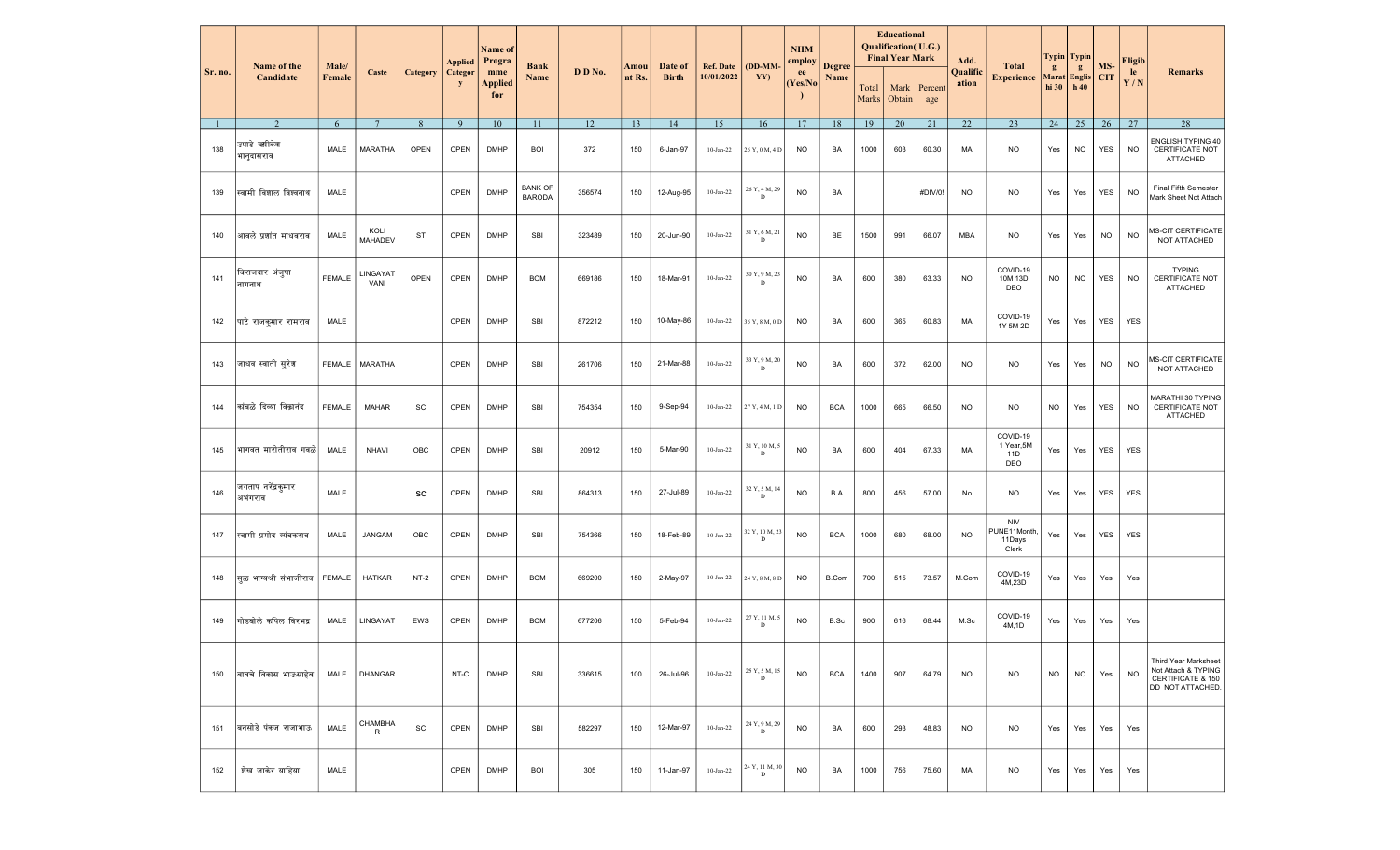|         | Name of the                      | Male/         |                 |                | Applied             | Name of<br>Progra     | <b>Bank</b>                                       |         | Amou   | Date of      | <b>Ref. Date</b>  | $(DD-MM-$               | <b>NHM</b><br>employ | <b>Degree</b> |                | <b>Educational</b><br>Qualification(U.G.)<br><b>Final Year Mark</b> |                | Add.              | <b>Total</b>                               |           | Typin   Typin  <br>$\mathbf{g}$ | MS-        | <b>Eligib</b> |                                                                |
|---------|----------------------------------|---------------|-----------------|----------------|---------------------|-----------------------|---------------------------------------------------|---------|--------|--------------|-------------------|-------------------------|----------------------|---------------|----------------|---------------------------------------------------------------------|----------------|-------------------|--------------------------------------------|-----------|---------------------------------|------------|---------------|----------------------------------------------------------------|
| Sr. no. | Candidate                        | Female        | Caste           | Category       | <b>Categor</b><br>y | mme<br>Applied<br>for | Name                                              | D D No. | nt Rs. | <b>Birth</b> | 10/01/2022        | YY)                     | ee<br>(Yes/No        | Name          | Total<br>Marks | Mark<br>Obtain                                                      | Percent<br>age | Qualific<br>ation | <b>Experience</b>                          | g         | Marat Englis<br>hi 30   h 40    | <b>CIT</b> | le<br>Y/N     | <b>Remarks</b>                                                 |
|         | 2                                | 6             | $7\phantom{.0}$ | 8              | -9                  | 10                    | 11                                                | 12      | 13     | 14           | 15                | 16                      | 17                   | 18            | 19             | 20                                                                  | 21             | 22                | 23                                         | 24        | 25                              | 26         | 27            | 28                                                             |
| 153     | घूगे अवधूत दत्तात्रय             | MALE          | VANJARI         |                | OPEN                | <b>DMHP</b>           | SBI                                               | 983291  | 150    | 6-May-00     | $10$ -Jan-22      | 21 Y, 8 M, 4 D          | <b>NO</b>            | BSc           | 1200           | 911                                                                 | 75.92          | <b>NO</b>         | <b>NO</b>                                  | Yes       | Yes                             | Yes        | Yes           |                                                                |
| 154     | धर्माधिकारी ऐश्वर्या रमेश FEMALE |               | <b>MAHAR</b>    | SC             | OPEN                | <b>DMHP</b>           | SBI                                               | 73289   | 150    | 22-Aug-94    | $10$ -Jan-22      | 27 Y, 4 M, 19<br>D      | <b>NO</b>            | BA            | 900            | 697                                                                 | 77.44          | MA                | Covid-19,<br>7M,14D                        | Yes       | Yes                             | Yes        | Yes           |                                                                |
| 155     | राऊत सुजीत सत्यपाल               | MALE          | TELI            | OBC            | OPEN                | <b>DMHP</b>           | SBI                                               | 671641  | 150    | 15-Jun-86    | 10-Jan-22         | 35 Y, 6 M, 26<br>D      | <b>NO</b>            | BA            | 900            | 561                                                                 | 62.33          | <b>NO</b>         | <b>NO</b>                                  | Yes       | Yes                             | Yes        | Yes           |                                                                |
| 156     | कांबळे प्रितम सुनिल              | MALE          | <b>MAHAR</b>    | SC             | <b>OPEN</b>         | <b>DMHP</b>           | CENTRAL<br><b>BANK OF</b><br><b>INDIA</b>         | 15046   | 150    | 23-Nov-95    | 10-Jan-22         | 26 Y, 1 M, 18<br>D      | <b>NO</b>            | BA            | 1000           | 755                                                                 | 75.50          | <b>NO</b>         | Grampanchyt-<br>5Y,5M,25D                  | Yes       | Yes                             | Yes        | Yes           |                                                                |
| 157     | लांडगे पुनम केशवराव              | <b>FEMALE</b> | <b>MAHAR</b>    | SC             | SC                  | <b>DMHP</b>           | SBI                                               | 20941   | 100    | 17-Mar-88    | $10$ -Jan-22 $\,$ | 33 Y, 9 M, 24<br>$\,$ D | <b>NO</b>            | BA            | 900            | 557                                                                 | 61.89          | <b>NO</b>         | <b>NO</b>                                  | Yes       | Yes                             | Yes        | <b>NO</b>     | DD Rs.100 Attached                                             |
| 158     | सूर्यवंशी प्रज्ञा दत्तात्रय      | FEMALE        | <b>MARATHA</b>  | MARATHA        | OPEN                | <b>DMHP</b>           | SBI                                               | 323497  | 150    | 13-Oct-95    | $10$ -Jan-22      | 26 Y, 2 M, 28<br>$\,$ D | <b>NO</b>            | <b>B.COM</b>  | 600            | 381                                                                 | 63.50          | <b>NO</b>         | <b>NO</b>                                  | Yes       | Yes                             | Yes        | Yes           |                                                                |
| 159     | बिरादार राजेश अर्जुनराव          | MALE          | <b>MARATHA</b>  | <b>MARATHA</b> | OPEN                | <b>DMHP</b>           | SBI                                               | 270641  | 150    | 12-Nov-93    | $10$ -Jan-22      | 28 Y, 1 M, 29<br>D      | <b>NO</b>            | BA            | 600            | 247                                                                 | 41.17          | <b>NO</b>         | <b>NO</b>                                  | Yes       | Yes                             | Yes        | Yes           |                                                                |
| 160     | ढगे शिवशंकर दिगांबर              | MALE          | <b>MARATHA</b>  | <b>MARATHA</b> | OPEN                | <b>DMHP</b>           | SBI                                               | 73309   | 150    | 30-Apr-98    | $10$ -Jan-22      | 23 Y, 8 M, 11<br>D      | <b>NO</b>            | B.SC          | 1000           | 619                                                                 | 61.90          | <b>NO</b>         | <b>NO</b>                                  | Yes       | Yes                             | Yes        | Yes           |                                                                |
| 161     | नाटकरे वर्षा ज्ञानदेव            | <b>FEMALE</b> | KOLI            | KOLI           | OPEN                | <b>DMHP</b>           | <b>ICICI BANK</b>                                 | 1699    | 150    | 24-Jun-92    | $10$ -Jan-22      | 29 Y, 6 M, 17<br>D      | <b>NO</b>            | B.E           | 1500           | 1050                                                                | 70.00          | <b>NO</b>         | <b>NO</b>                                  | Yes       | Yes                             | Yes        | Yes           |                                                                |
| 162     | सुर्यवंशी सुचिता राजेंद्र        | <b>FEMALE</b> | <b>NHAVI</b>    | <b>NHAVI</b>   | <b>OPEN</b>         | <b>DMHP</b>           | SBI                                               | 206417  | 150    | 14-Apr-94    | 10-Jan-22         | 27 Y, 8 M, 27<br>D      | <b>NO</b>            | <b>B.COM</b>  | 700            | 595                                                                 | 85.00          | M.COM             | <b>NO</b>                                  | Yes       | Yes                             | Yes        | Yes           |                                                                |
| 163     | चव्हाण सुदर्शन बाळू              | MALE          | <b>MARATHA</b>  | MARATHA        | OPEN                | <b>DMHP</b>           | SBI                                               | 754365  | 150    | 6-Dec-94     | $10$ -Jan-22      | 27 Y, 1 M, 4 D          | <b>NO</b>            | BA            | 800            | 403                                                                 | 50.38          | <b>NO</b>         | <b>NO</b>                                  | Yes       | Yes                             | Yes        | Yes           |                                                                |
| 164     | बिद्रे प्रशांत लक्ष्मीकांत       | MALE          | <b>RANGARI</b>  | OBC            | OBC                 | <b>DMHP</b>           | SBI                                               | 728890  | 100    | 3-Feb-93     | 10-Jan-22         | 28 Y, 11 M, 7<br>D      | <b>NO</b>            | BA            | 600            | 275                                                                 | 45.83          | <b>NO</b>         | <b>NO</b>                                  | Yes       | Yes                             | Yes        | <b>NO</b>     | DD Rs.100 Attached                                             |
| 165     | परतवाघ प्रशांत विश्वनाथ          | MALE          | MAHAR           | SC             | <b>OPEN</b>         | <b>DMHP</b>           | 150                                               | 754348  | 150    | 20-Apr-91    | $10$ -Jan-22      | 30 Y, 8 M, 21<br>D      | <b>YES</b>           | <b>B.COM</b>  | 600            | 411                                                                 | 68.50          | <b>NO</b>         | 6 years, 1<br>Month, 18 days<br>Accountant | Yes       | Yes                             | Yes        | Yes           |                                                                |
| 166     | कोनतोडे पाराजी गोवर्धन           | MALE          | MARATHA         | <b>MARATHA</b> | <b>OPEN</b>         | <b>DMHP</b>           | <b>UNION</b><br><b>BANK OF</b><br><b>INDIA</b>    | 84208   | 150    | 17-Jul-94    | $10$ -Jan-22      | 27 Y, 5 M, 24<br>D      | <b>NO</b>            | <b>B.COM</b>  | 600            | 470                                                                 | 78.33          | <b>NO</b>         | 1 Year, 1Month<br>15 days<br>DEO           | Yes       | Yes                             | YES        | Yes           | DOEACC Certificate<br>Attached.                                |
| 167     | काकडे किशोर वाळूबा               | MALE          | OPEN            | Open           | OPEN                | <b>DMHP</b>           | <b>UNION</b><br><b>BANK OF</b><br>INDIA           | 857153  | 150    | 13-Feb-89    | 10-Jan-22         | 32 Y, 10 M, 28<br>D     | No                   | BA            | 800            | 538                                                                 | 67.25          | MA                | 5 Years, 16<br>Days<br>DEO                 | Yes       | Yes                             | Yes        | Yes           |                                                                |
| 168     | बंगारे विजय पुंडलिक              | MALE          | MAHAR           | SC             | <b>OPEN</b>         | <b>DMHP</b>           | <b>INDIAN</b><br><b>OVERSEA</b><br><b>SE BANK</b> | 944166  | 150    | 14-May-90    | $10$ -Jan-22      | 31 Y, 7 M, 27<br>$\,$ D | <b>NO</b>            | B.S.L         | 900            | 509                                                                 | 56.56          | <b>NO</b>         | <b>NO</b>                                  | <b>NO</b> | <b>NO</b>                       | <b>NO</b>  | <b>NO</b>     | Typing Mar 30, Eng 40<br>& MS-CIT Certificate<br>Not Attached. |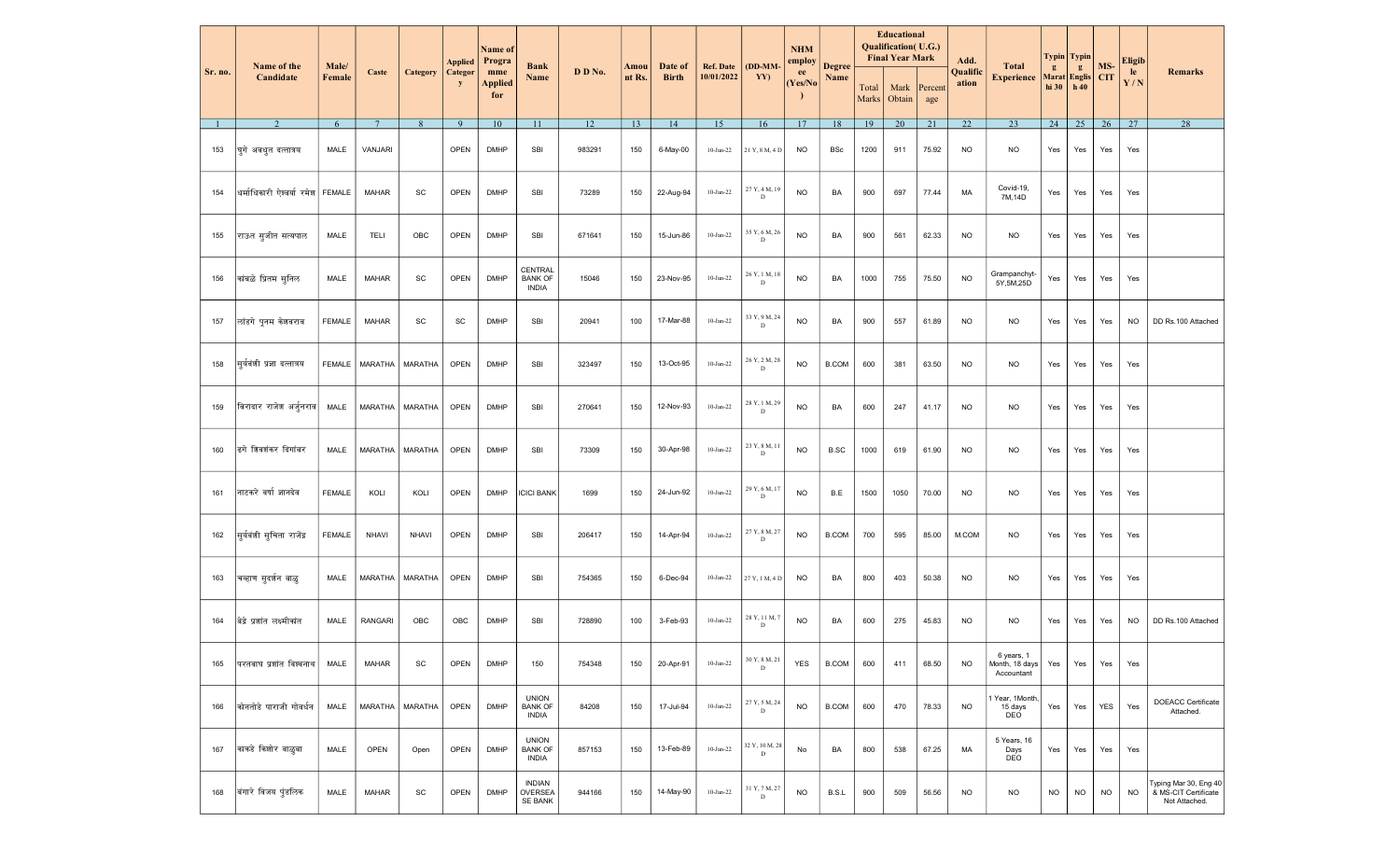|         | Name of the                      | Male/         |                                |          | Applied      | Name of<br>Progra            | <b>Bank</b>    |         | Amou   | Date of      | <b>Ref. Date</b> | $(DD-MM-$                | <b>NHM</b><br>employ | <b>Degree</b> |                | <b>Educational</b><br>Qualification(U.G.)<br><b>Final Year Mark</b> |                | Add.              | <b>Total</b>               | g         | Typin   Typin  <br>g         | MS-        | <b>Eligib</b> |                                                                                   |
|---------|----------------------------------|---------------|--------------------------------|----------|--------------|------------------------------|----------------|---------|--------|--------------|------------------|--------------------------|----------------------|---------------|----------------|---------------------------------------------------------------------|----------------|-------------------|----------------------------|-----------|------------------------------|------------|---------------|-----------------------------------------------------------------------------------|
| Sr. no. | Candidate                        | Female        | Caste                          | Category | Categor<br>y | mme<br><b>Applied</b><br>for | Name           | D D No. | nt Rs. | <b>Birth</b> | 10/01/2022       | YY)                      | ee<br>(Yes/No        | Name          | Total<br>Marks | Mark<br>Obtain                                                      | Percent<br>age | Qualific<br>ation | <b>Experience</b>          |           | Marat Englis<br>hi 30   h 40 | <b>CIT</b> | le<br>Y/N     | <b>Remarks</b>                                                                    |
|         | 2                                | 6             | $7\phantom{.0}$                | 8        | 9            | 10                           | 11             | 12      | 13     | 14           | 15               | 16                       | 17                   | 18            | 19             | 20                                                                  | 21             | 22                | 23                         | 24        | 25                           | 26         | 27            | 28                                                                                |
| 169     | कदम सोमनाथ<br> विठठ्लराव         | MALE          | <b>KUNBI</b><br><b>MARATHA</b> | OPEN     | OPEN         | <b>DMHP</b>                  | SBI            | 564337  | 150    | 20-Jun-95    | $10$ -Jan-22     | 26 Y, 6 M, 21<br>D       | <b>NO</b>            | BA            | 600            | 314                                                                 | 52.33          | <b>NO</b>         | <b>NO</b>                  | Yes       | Yes                          | Yes        | Yes           |                                                                                   |
| 170     | वजीरे रामेश्वर रघुनाथ            | MALE          | <b>DHANGAR</b>                 | NT-C     | OPEN         | <b>DMHP</b>                  | <b>SBI</b>     | 86283   | 150    | 1-Jun-90     | $10$ -Jan-22     | 31 Y, 7 M, 9 D           | <b>NO</b>            | <b>BCA</b>    | 1000           | 642                                                                 | 60.40          | <b>MSW</b>        | COVID-19-5<br>Months       | Yes       | Yes                          | Yes        | Yes           |                                                                                   |
| 171     | मालखेडे रोशन अशोक                | MALE          | <b>MAHAR</b>                   | SC       | <b>OPEN</b>  | <b>DMHP</b>                  | <b>BOM</b>     | 575403  | 150    | 17-May-92    | $10$ -Jan-22     | 29 Y, 7 M, 24<br>D       | <b>NO</b>            | B.Com         | 600            | 390                                                                 | 65.00          | M.Com             | COVID-19-1y<br>4M 9D       | Yes       | Yes                          | Yes        | Yes           |                                                                                   |
| 172     | माचिले धिरज दिलीप                | MALE          | <b>MARATHA</b>                 | OPEN     | <b>OPEN</b>  | <b>DMHP</b>                  | SBI            | 871305  | 150    | 28-Jan-91    | $10$ -Jan-22     | 30 Y, 11 M, 13<br>D      | <b>NO</b>            | B.Sc          | 1300           | 917                                                                 | 70.54          | M.Sc              | <b>NO</b>                  | <b>NO</b> | <b>NO</b>                    | Yes        | <b>NO</b>     | MARATHI 30 &<br>ENGLSH 40 TYPING<br>CERTIFICATE NOT<br><b>ATTACHED</b>            |
| 173     | उबाळे रेखा हरिदास                | <b>FEMALE</b> | <b>MAHAR</b>                   | SC       | SC           | <b>DMHP</b>                  | <b>BOM</b>     | 589277  | 100    | 16-Feb-85    | $10$ -Jan-22     | 36 Y, 10 M, 25<br>$\,$ D | <b>NO</b>            | BA            | 600            | 322                                                                 | 53.67          | No                | <b>NO</b>                  | Yes       | Yes                          | Yes        | <b>NO</b>     | DD Rs.100 Attached                                                                |
| 174     | दुगाने सुनिता विष्णू             | <b>FEMALE</b> | <b>DHANGAR</b>                 | NT-C     | OPEN         | <b>DMHP</b>                  | <b>BOI</b>     | 378     | 150    | 1-Jun-95     | $10$ -Jan-22     | 26 Y, 7 M, 9 D           | <b>NO</b>            | B.Sc          | 1000           | 692                                                                 | 69.20          | M.Lib             | <b>NO</b>                  | Yes       | Yes                          | Yes        | yes           |                                                                                   |
| 175     | राठोड उर्मीला अशोक               | <b>FEMALE</b> |                                |          | OPEN         | <b>DMHP</b>                  | SBI            | 728900  | 150    | 19-Sep-97    | $10$ -Jan-22     | 24 Y, 3 M, 22<br>D       | <b>NO</b>            | B.Com         |                |                                                                     | #DIV/0!        | <b>NO</b>         | <b>NO</b>                  | Yes       | Yes                          | Yes        | No            | Only Six Semester<br>Marksheet Attach Fifth<br>Semester MarkSheet<br>Not Attached |
| 176     | सर्जे कपिल पोचिराम               | MALE          | <b>MAHAR</b>                   | SC       | <b>OPEN</b>  | <b>DMHP</b>                  | SBI            | 754361  | 150    | 27-May-85    | $10$ -Jan-22     | 36 Y, 7 M, 14<br>D       | <b>YES</b>           | B.Com         | 700            | 505                                                                 | 72.14          | M.Com             | NHM 2Y 3M<br>24D SI        | Yes       | Yes                          | Yes        | Yes           |                                                                                   |
| 177     | सूर्यवंशी पल्लवी शेषेराव         | <b>FEMALE</b> | <b>MANG</b>                    |          | OPEN         | <b>DMHP</b>                  | CANARA<br>BANK | 285414  | 150    | 14-Mar-93    | $10$ -Jan-22     | 28 Y, 9 M, 27<br>D       | <b>NO</b>            | BA            | 600            | 365                                                                 | 60.83          | <b>NO</b>         | <b>NO</b>                  | Yes       | Yes                          | Yes        | Yes           |                                                                                   |
| 178     | इंद्राळे संगीता सुभाष            | <b>FEMALE</b> | VANI                           |          | OPEN         | <b>DMHP</b>                  | SBI            | 206418  | 150    | 1-May-85     | $10$ -Jan-22     | 36 Y, 8 M, 9 D           | <b>NO</b>            | BA            | 600            | 300                                                                 | 50.00          | <b>NO</b>         | COVID-19<br>RANM<br>3M 10D | <b>NO</b> | <b>NO</b>                    | Yes        | <b>NO</b>     | MARATHI 30 &<br>ENGLSH 40 TYPING<br>CERTIFICATE NOT<br><b>ATTACHED</b>            |
| 179     | बिरादार सूवर्णा तानाजी           | FEMALE        | <b>MARATHA</b>                 |          | <b>OPEN</b>  | <b>DMHP</b>                  | SBI            | 335792  | 150    | 23-Nov-92    | $10$ -Jan-22     | 29 Y, 1 M, 18<br>D       | <b>NO</b>            | B.Sc          | 900            | 523                                                                 | 58.11          | <b>NO</b>         | <b>NO</b>                  | Yes       | <b>NO</b>                    | Yes        | <b>NO</b>     | <b>ENGLSH TYPING</b><br>CERTIFICATE NOT<br><b>ATTACHED</b>                        |
| 180     | लोंढे मनिषा लक्ष्मण              | <b>FEMALE</b> | <b>MANG</b>                    |          | OPEN         | <b>DMHP</b>                  | SBI            | 582302  | 150    | 12-Dec-93    | $10$ -Jan-22     | 28 Y, 0 M, 29<br>D       | <b>NO</b>            | BA            | 800            | 534                                                                 | 66.75          | MA                | <b>NO</b>                  | Yes       | Yes                          | Yes        | Yes           |                                                                                   |
| 181     | जोगदंडे अमोल बळीराम              | MALE          | NAV-<br><b>BOUDDHA</b>         | SC       | <b>OPEN</b>  | <b>DMHP</b>                  | SBI            | 323501  | 150    | 17-Oct-87    | $10$ -Jan-22     | 34 Y, 2 M, 24<br>D       | <b>NO</b>            | BA            | 600            | 297                                                                 | 49.50          | <b>NO</b>         | COVID-19<br>1Y 5M 28D      | Yes       | Yes                          | Yes        | Yes           |                                                                                   |
| 182     | नागरगोजे गणेश शिवाजी             | MALE          | VANJARI                        | NT-D     | <b>OPEN</b>  | <b>DMHP</b>                  | SBI            | 665769  | 150    | 22-Aug-98    | $10$ -Jan-22     | 23 Y, 4 M, 19<br>D       | <b>NO</b>            |               |                |                                                                     | #DIV/0!        | NO.               | <b>NO</b>                  | Yes       | Yes                          | Yes        | <b>NO</b>     | <b>DEGREE MARKS</b><br>SHEET NOT<br><b>ATTACHED</b>                               |
| 183     | कोरे जयश्री मल्लिकार्जुन         | FEMALE        | LINGAYAT                       |          | OPEN         | <b>DMHP</b>                  | SBI            | 261710  | 150    | 25-Apr-91    | 10-Jan-22        | 30 Y, 8 M, 16<br>$\,$ D  | <b>NO</b>            | BA            | 600            | 272                                                                 | 45.33          | MA                | <b>NO</b>                  | Yes       | Yes                          | Yes        | Yes           |                                                                                   |
| 184     | नाईकवाडे <sub>ट</sub> ऋगिकेश भरत | MALE          | GURAV                          | OBC      | OPEN         | <b>DMHP</b>                  | SBI            | 122265  | 150    | 6-May-98     | $10$ -Jan-22     | 23 Y, 8 M, 4 D           | <b>NO</b>            | BA            | 600            | 322                                                                 | 53.67          | МA                | NO                         | <b>NO</b> | <b>NO</b>                    | Yes        | <b>NO</b>     | Typeing Mar 30, Eng<br>40 Certificate Not<br>Attached                             |